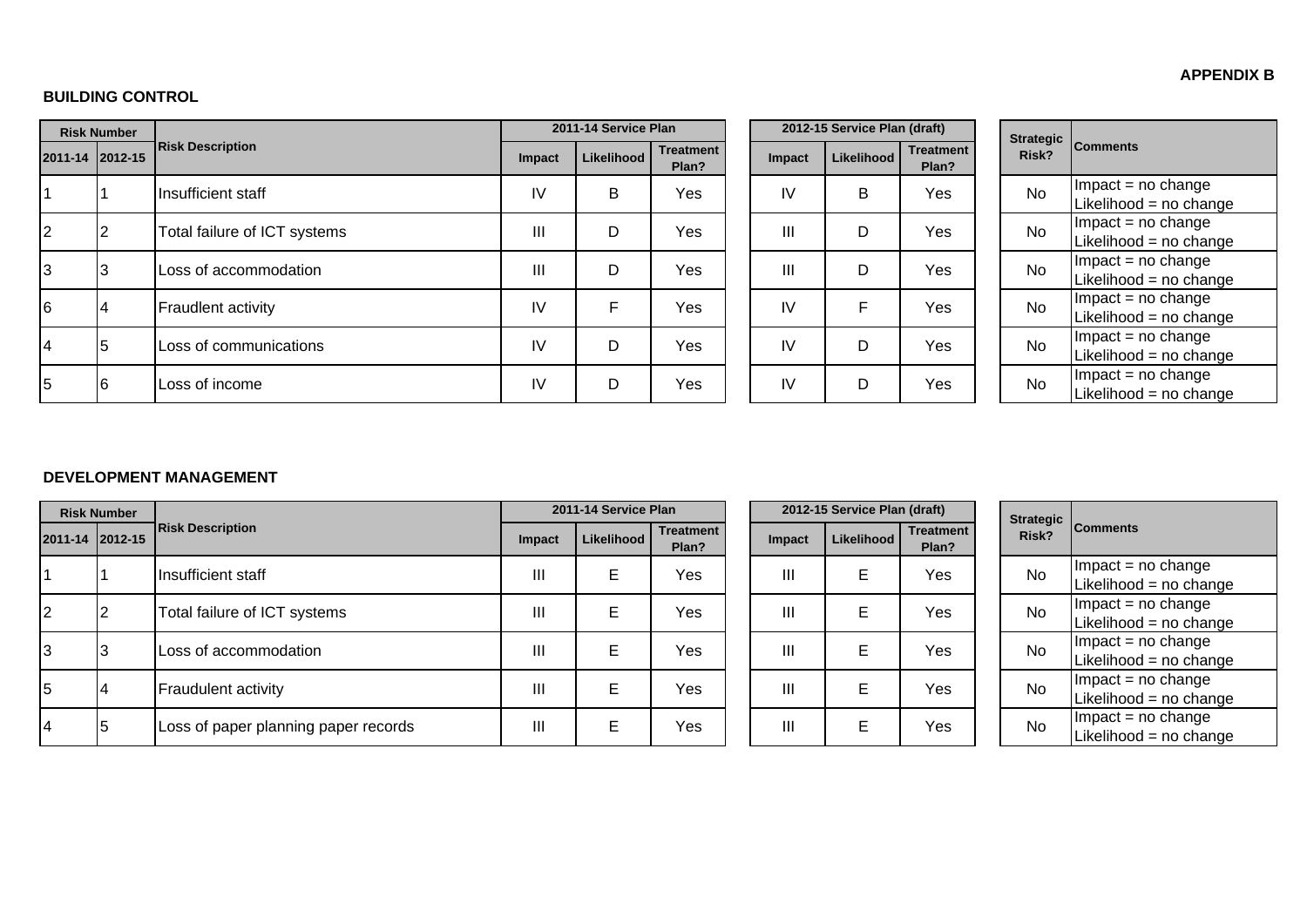#### **DEVELOPMENT PLANS**

|                 | <b>Risk Number</b> |                                 | 2011-14 Service Plan |            |                           |        | 2012-15 Service Plan (draft) |                           | Strategic |                                               |
|-----------------|--------------------|---------------------------------|----------------------|------------|---------------------------|--------|------------------------------|---------------------------|-----------|-----------------------------------------------|
| 2011-14 2012-15 |                    | <b>Risk Description</b>         | Impact               | Likelihood | <b>Treatment</b><br>Plan? | Impact | Likelihood                   | <b>Treatment</b><br>Plan? | Risk?     | <b>Comments</b>                               |
|                 |                    | Ilnsufficient staff             | IV                   | Е          | Yes                       | IV     | Е                            | Yes                       | <b>No</b> | $Im$ pact = no change<br>Likelihood = no chan |
| $\overline{2}$  |                    | Total failure of ICT systems    | III                  | E          | Yes                       | Ш      | E                            | Yes                       | <b>No</b> | $Im$ pact = no change<br>Likelihood = no chan |
| 3               |                    | Loss of accommodation           | Ш                    | D          | Yes                       | Ш      | D                            | Yes                       | <b>No</b> | $Im$ pact = no change<br>Likelihood = no chan |
| 5               | 4                  | <b>Fraudulent activity</b>      | Ш                    | F          | <b>No</b>                 | Ш      |                              | <b>No</b>                 | <b>No</b> | $Im$ pact = no change<br>Likelihood = no chan |
| 4               | 5                  | Failure/delay in delivering LDF | IV                   | E          | Yes                       | IV     | E                            | Yes                       | <b>No</b> | $Im$ pact = no change<br>Likelihood = no chan |

|          |               | 2012-15 Service Plan (draft) |                           |  |  |  |  |  |  |  |  |  |  |
|----------|---------------|------------------------------|---------------------------|--|--|--|--|--|--|--|--|--|--|
| ent<br>? | <b>Impact</b> | <b>Likelihood</b>            | <b>Treatment</b><br>Plan? |  |  |  |  |  |  |  |  |  |  |
| ś        | IV            | E                            | Yes                       |  |  |  |  |  |  |  |  |  |  |
| ś        | Ш             | E                            | Yes                       |  |  |  |  |  |  |  |  |  |  |
| ś        | Ш             | D                            | Yes                       |  |  |  |  |  |  |  |  |  |  |
|          | Ш             | F                            | No                        |  |  |  |  |  |  |  |  |  |  |
| ś        | IV            | E                            | Yes                       |  |  |  |  |  |  |  |  |  |  |

| <b>Strategic</b><br>Risk? | <b>Comments</b>        |
|---------------------------|------------------------|
| N٥                        | $Im$ pact = no change  |
|                           | Likelihood = no change |
| N٥                        | $Im$ pact = no change  |
|                           | Likelihood = no change |
| N٥                        | $Impact = no change$   |
|                           | Likelihood = no change |
| N٥                        | $Im$ pact = no change  |
|                           | Likelihood = no change |
| N٥                        | $Impact = no change$   |
|                           | Likelihood = no change |

### **ENVIRONMENTAL HEALTH**

|                 | <b>Risk Number</b> |                                                                                                                                          |                | 2011-14 Service Plan |                           |               | 2012-15 Service Plan (draft) |                           | <b>Strategic</b> |                                               |
|-----------------|--------------------|------------------------------------------------------------------------------------------------------------------------------------------|----------------|----------------------|---------------------------|---------------|------------------------------|---------------------------|------------------|-----------------------------------------------|
| 2011-14 2012-15 |                    | <b>Risk Description</b>                                                                                                                  | <b>Impact</b>  | Likelihood           | <b>Treatment</b><br>Plan? | <b>Impact</b> | Likelihood                   | <b>Treatment</b><br>Plan? | Risk?            | <b>Comments</b>                               |
|                 |                    | Insufficient staff                                                                                                                       | IV             | E                    | Yes                       | IV            | E                            | Yes                       | <b>No</b>        | $Im$ pact = no change<br>Likelihood = no chan |
| 2               |                    | Total failure of ICT systems                                                                                                             | Ш              | E                    | Yes                       | $\mathbf{I}$  | E                            | Yes                       | <b>No</b>        | $Im$ pact = no change<br>Likelihood = no chan |
| IЗ              | IЗ                 | Loss of accommodation                                                                                                                    | Ш              | E                    | Yes                       | III           | Е                            | Yes                       | <b>No</b>        | $Im$ pact = no change<br>Likelihood = no chan |
| 14              | 4                  | Fraudulent activity                                                                                                                      | IV             | F                    | Yes                       | IV            | F                            | Yes                       | <b>No</b>        | $Im$ pact = no change<br>Likelihood = no chan |
| 5               |                    | DEFRA challenge the Council's refusal to remove<br>or revoke AQMAs where necessary                                                       | $\mathbf{III}$ | E                    | Yes                       | III           | E                            | Yes                       | <b>No</b>        | $Im$ pact = no change<br>Likelihood = no chan |
| 6               | 16                 | A resident challenges the Council's refusal to<br>remove or revoke AQMAs where necessary                                                 | III            | E                    | Yes                       | III           | E                            | Yes                       | <b>No</b>        | $Im$ pact = no change<br>Likelihood = no chan |
|                 |                    | New street trading consents cause nuisance                                                                                               | Ш              | D                    | <b>No</b>                 | $\mathbf{II}$ | D                            | <b>No</b>                 | <b>No</b>        | $Im$ pact = no change<br>Likelihood = no chan |
| 8               |                    | Possibility of complaints concerning unfair<br>competition from shopkeepers in the event of<br>trading consents being issued incorrectly |                | F                    | <b>No</b>                 | $\mathbf{I}$  | F                            | <b>No</b>                 | <b>No</b>        | $Im$ pact = no change<br>Likelihood = no chan |

| <b>Strategic</b><br>Risk? | <b>Comments</b>                              |
|---------------------------|----------------------------------------------|
| N٥                        | $Impact = no change$                         |
|                           | Likelihood = no change                       |
| N٥                        | $Im$ pact = no change                        |
|                           | Likelihood = no change                       |
| N٥                        | Impact = no change                           |
|                           | Likelihood = $no$ change                     |
| No                        | $Impact = no change$                         |
|                           | Likelihood = no change                       |
| N٥                        | $Impact = no change$                         |
|                           | Likelihood = no change                       |
| N٥                        | $Impact = no change$                         |
|                           | Likelihood = $no$ change                     |
| No                        | $Impact = no change$                         |
|                           | Likelihood = no change                       |
| N٥                        | Impact = no change<br>Likelihood = no change |
|                           |                                              |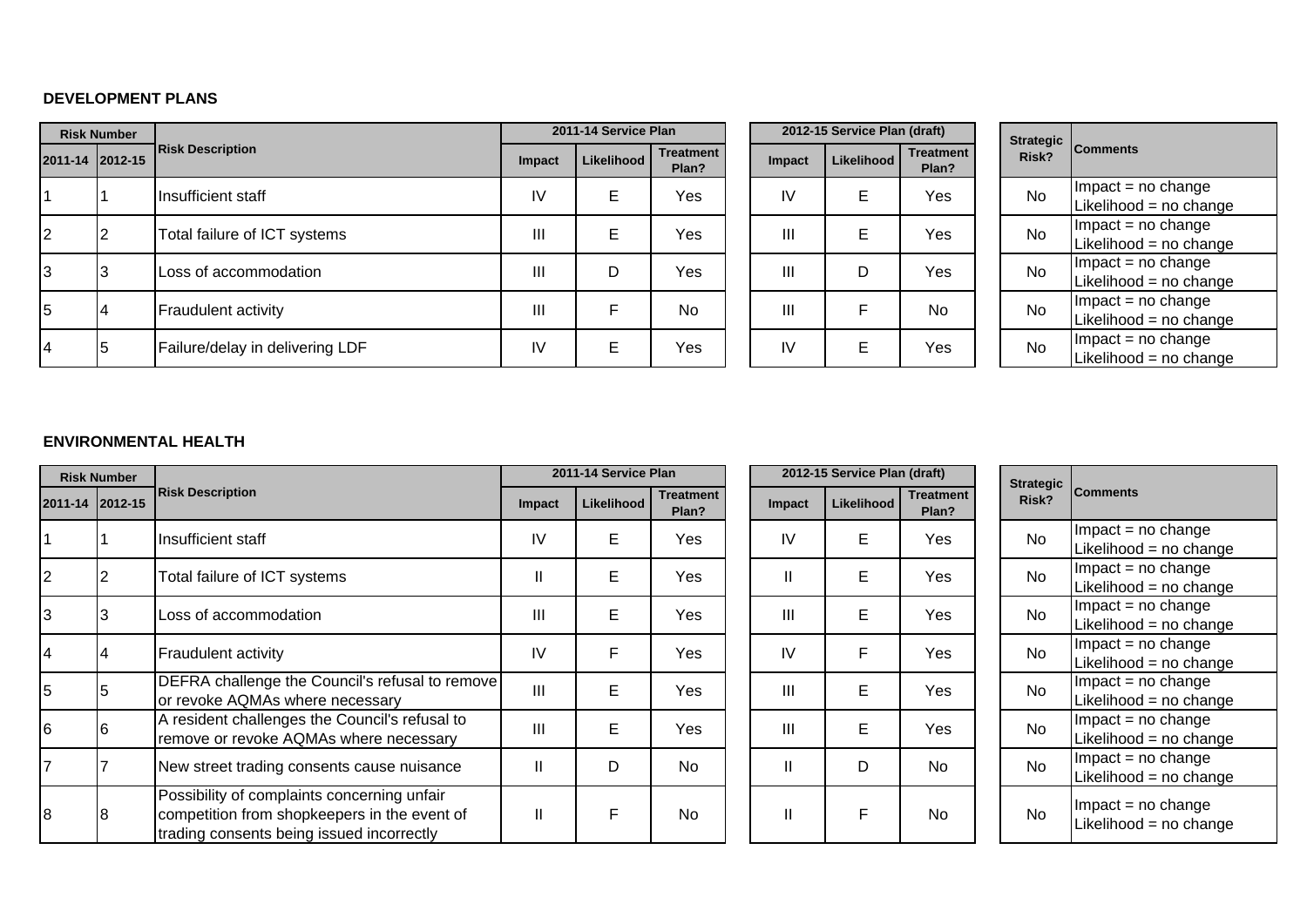### **ENVIRONMENTAL PROTECTION**

|                         | <b>Risk Number</b> |                                                                                       |                | 2011-14 Service Plan |                           |                                    | 2012-15 Service Plan (draft) |                           | <b>Strategic</b> |                                                                  |
|-------------------------|--------------------|---------------------------------------------------------------------------------------|----------------|----------------------|---------------------------|------------------------------------|------------------------------|---------------------------|------------------|------------------------------------------------------------------|
| 2011-14 2012-15         |                    | <b>Risk Description</b>                                                               | <b>Impact</b>  | Likelihood           | <b>Treatment</b><br>Plan? | Impact                             | Likelihood                   | <b>Treatment</b><br>Plan? | Risk?            | <b>Comments</b>                                                  |
| $\mathbf{1}$            |                    | Insufficient staff                                                                    | $\mathbf{III}$ | E                    | Yes                       | $\mathbf{III}$                     | E                            | Yes                       | No               | $Impact = no change$<br>Likelihood = no change                   |
| $\overline{2}$          | 2                  | Total failure of ICT systems                                                          | $\mathsf{II}$  | E                    | <b>No</b>                 | $\mathbf{II}$                      | E                            | <b>No</b>                 | <b>No</b>        | $Impact = no change$<br>Likelihood = no change                   |
| 3                       | 3                  | Loss of accommodation                                                                 | $\mathbf{II}$  | E                    | <b>No</b>                 | $\mathbf{II}$                      | E                            | <b>No</b>                 | No               | $Impact = no change$<br>Likelihood = no change                   |
|                         | 4                  | Fraudulent activity                                                                   |                |                      | --                        | $\mathbf{II}$                      | E                            | <b>No</b>                 | <b>No</b>        | New risk                                                         |
| $\overline{\mathbf{4}}$ | 5                  | One vehicle lost (accident / fire / theft)                                            | $\mathbf{II}$  | C                    | Yes                       | Ш                                  | $\mathsf C$                  | Yes                       | <b>No</b>        | $Impact = no change$<br>Likelihood = no change                   |
| 5                       | 6                  | Whole fleet lost (accident / fire / theft)                                            | IV             | F                    | Yes                       | IV                                 | F.                           | Yes                       | <b>No</b>        | $Impact = no change$<br>Likelihood = no change                   |
| $6\phantom{.}$          | 7                  | Long period of extreme weather / snow                                                 | III            | E                    | Yes                       | $\ensuremath{\mathsf{III}}\xspace$ | E                            | Yes                       | No               | $Impact = no change$<br>Likelihood = no change                   |
| $\overline{7}$          | 8                  | Increase in parking problems                                                          | $\mathbf{II}$  | $\mathsf C$          | Yes                       | $\mathbf{I}$                       | $\mathsf{C}$                 | Yes                       | No               | $Impact = no change$<br>Likelihood = no change                   |
| $\bf{8}$                | Ι9                 | Fuel shortage                                                                         | III            | E                    | Yes                       | $\ensuremath{\mathsf{III}}\xspace$ | E                            | Yes                       | <b>No</b>        | $Impact = no change$<br>Likelihood = no change                   |
| 9                       | 10                 | H & S or DTP action                                                                   | IV             | F                    | Yes                       | IV                                 | F                            | Yes                       | <b>No</b>        | $Impact = no change$<br>Likelihood = no change                   |
| 10                      | 11                 | Decrease in recycling rate                                                            | $\mathbf{II}$  | D                    | <b>No</b>                 | Ш                                  | Е                            | <b>No</b>                 | <b>No</b>        | $Impact = no change$<br>Likelihood = decreased                   |
| 11                      | 12                 | Serious accident occurs due to vehicle movement<br>at Batchworth Depot                | $\vee$         | F                    | Yes                       | IV                                 | F                            | Yes                       | <b>No</b>        | Impact = decreased<br>Likelihood = no change                     |
| 12                      | 13                 | Collection staff become ill due to heat - increased<br>sickness, costs                | $\mathbf{II}$  | E                    | <b>No</b>                 | $\mathbf{I}$                       | E                            | <b>No</b>                 | <b>No</b>        | $Impact = no change$<br>Likelihood = no change                   |
| 13                      | 14                 | Serious accident occurs due to crews operating<br>machinery in extreme conditions     | III            | E                    | Yes                       | $\mathbf{III}$                     | F                            | No                        | <b>No</b>        | $Impact = no change$<br>Likelihood = decreased                   |
| 14                      | 15                 | Increased complaints                                                                  | $\mathbf{II}$  | E                    | No                        | Ш                                  | E                            | No                        | No               | $Impact = no change$<br>Likelihood = no change                   |
| 15                      | 16                 | Increased charges result in decreased take up of<br>services and lower overall income | $\mathbf{  }$  | D                    | <b>No</b>                 | $\mathbf{III}$                     | $\mathsf{C}$                 | Yes                       | <b>No</b>        | Impact = increased<br>Likelihood = increased                     |
| 16                      | 17                 | Charges do not rise adequately to cover costs                                         | Ш              | В                    | Yes                       | $\mathbf{H}$                       | B                            | Yes                       | <b>No</b>        | $\overline{\text{impact}}$ = no change<br>Likelihood = no change |

|          | 2012-15 Service Plan (draft) |            |                           |  |  |  |  |  |  |  |  |  |
|----------|------------------------------|------------|---------------------------|--|--|--|--|--|--|--|--|--|
| ent<br>? | Impact                       | Likelihood | <b>Treatment</b><br>Plan? |  |  |  |  |  |  |  |  |  |
| S        | Ш                            | E          | Yes                       |  |  |  |  |  |  |  |  |  |
|          | II                           | E          | No                        |  |  |  |  |  |  |  |  |  |
|          | II                           | E          | <b>No</b>                 |  |  |  |  |  |  |  |  |  |
|          | II                           | E          | No                        |  |  |  |  |  |  |  |  |  |
| 5        | $\mathsf{II}$                | C          | Yes                       |  |  |  |  |  |  |  |  |  |
| 5        | IV                           | F          | Yes                       |  |  |  |  |  |  |  |  |  |
| 5        | Ш                            | E          | Yes                       |  |  |  |  |  |  |  |  |  |
| 5        | $\mathsf{II}$                | C          | Yes                       |  |  |  |  |  |  |  |  |  |
| 5        | Ш                            | E          | Yes                       |  |  |  |  |  |  |  |  |  |
| 5        | IV                           | F          | Yes                       |  |  |  |  |  |  |  |  |  |
|          | $\mathsf{II}$                | E          | No                        |  |  |  |  |  |  |  |  |  |
| 5        | IV                           | F          | Yes                       |  |  |  |  |  |  |  |  |  |
|          | $\mathsf{II}$                | E          | No                        |  |  |  |  |  |  |  |  |  |
| 5        | Ш                            | F          | No                        |  |  |  |  |  |  |  |  |  |
|          | $\mathsf{II}$                | E          | No                        |  |  |  |  |  |  |  |  |  |
|          | Ш                            | C          | Yes                       |  |  |  |  |  |  |  |  |  |
| 5        | $\mathsf{II}$                | B          | Yes                       |  |  |  |  |  |  |  |  |  |
|          |                              |            |                           |  |  |  |  |  |  |  |  |  |

| <b>Strategic</b><br>Risk? | Comments                                       |
|---------------------------|------------------------------------------------|
| N٥                        | $Impact = no change$                           |
|                           | Likelihood = no change                         |
| N٥                        | $Impact = no change$                           |
|                           | Likelihood = no change                         |
| N٥                        | $Impact = no change$                           |
|                           | Likelihood = no change                         |
| N٥                        | New risk                                       |
| No                        | Impact = no change                             |
|                           | Likelihood = no change                         |
| No                        | $Impact = no change$                           |
|                           | Likelihood = no change                         |
| No                        | $Impact = no change$                           |
|                           | Likelihood = no change                         |
| No                        | $Impact = no change$                           |
|                           | Likelihood = no change                         |
| No                        | $Impact = no change$                           |
|                           | Likelihood = no change                         |
| No                        | $Impact = no change$                           |
|                           | Likelihood = no change                         |
| No                        | $Impact = no change$                           |
|                           | Likelihood = decreased                         |
| N٥                        | Impact = decreased                             |
|                           | Likelihood = no change                         |
| N٥                        | $Impact = no change$                           |
|                           | Likelihood = no change                         |
| No                        | $Impact = no change$<br>Likelihood = decreased |
|                           |                                                |
| No                        | $Impact = no change$<br>Likelihood = no change |
|                           | Impact = increased                             |
| No                        | Likelihood = increased                         |
|                           | $Impact = no change$                           |
| No                        | Likelihood = no change                         |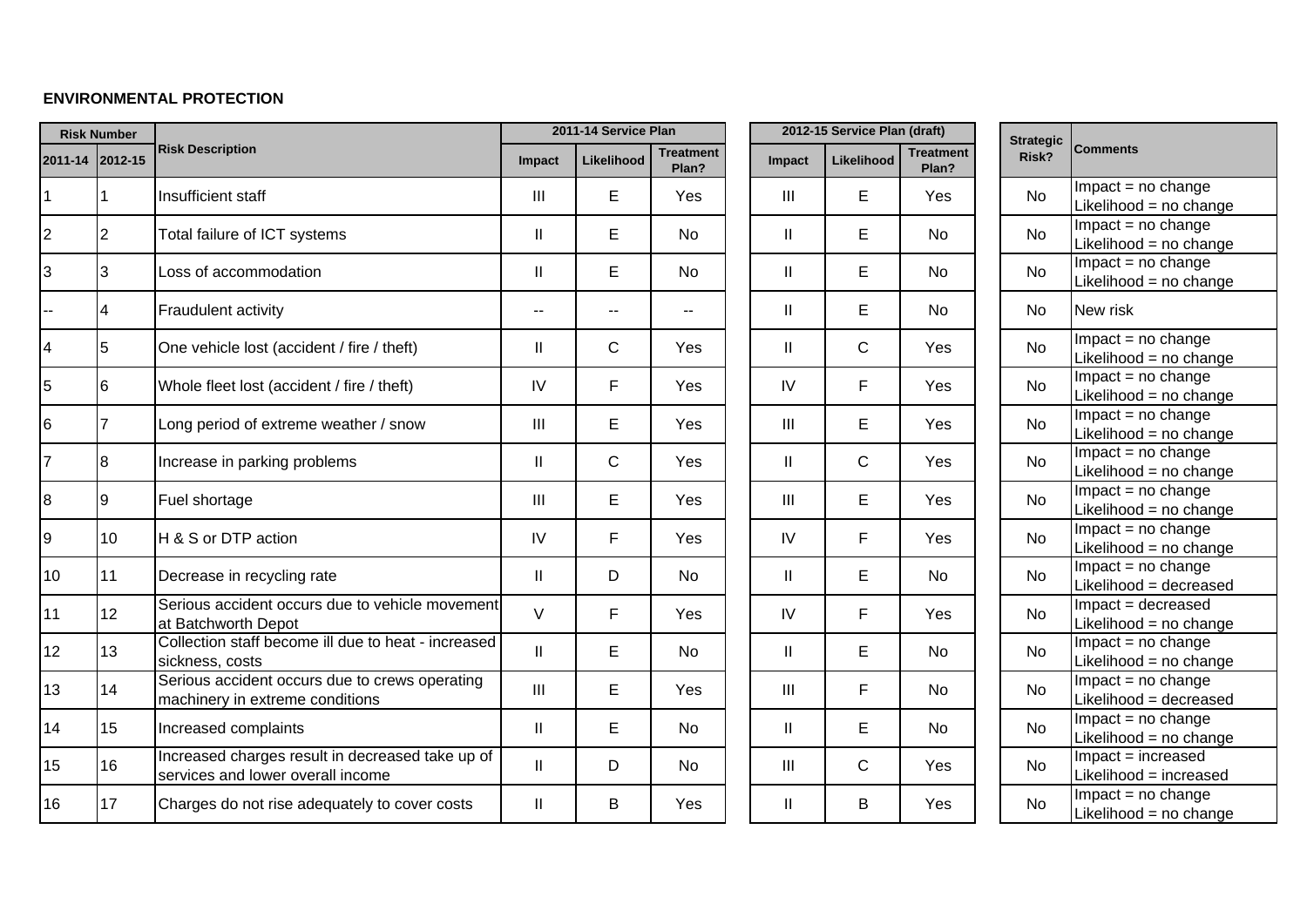# **ENVIRONMENTAL PROTECTION (cont)**

| <b>Risk Number</b> |                 | <b>Risk Description</b>                                                           |                | 2011-14 Service Plan |                           |                | 2012-15 Service Plan (draft) |                           | <b>Strategic</b> | <b>Comments</b>                                |
|--------------------|-----------------|-----------------------------------------------------------------------------------|----------------|----------------------|---------------------------|----------------|------------------------------|---------------------------|------------------|------------------------------------------------|
|                    | 2011-14 2012-15 |                                                                                   | Impact         | Likelihood           | <b>Treatment</b><br>Plan? | Impact         | Likelihood                   | <b>Treatment</b><br>Plan? | Risk?            |                                                |
| 18                 | 19              | Increased flytipping                                                              | $\mathbf{II}$  | E                    | No.                       | $\mathbf{II}$  | E                            | No                        | <b>No</b>        | $Impact = no change$<br>Likelihood = no change |
| 19                 | 20              | Commuted Sum insufficient to cover future<br>maintenance costs                    | $\mathbf{II}$  | E                    | <b>No</b>                 | $\mathbf{I}$   | D                            | <b>No</b>                 | <b>No</b>        | Impact = no change<br>Likelihood = increased   |
| 20                 | 21              | TRDC compelled to not act in its own interest by<br>majority of Partnership       | $\mathbf{II}$  | E                    | <b>No</b>                 | $\mathbf{II}$  | E                            | <b>No</b>                 | <b>No</b>        | $Impact = no change$<br>Likelihood = no change |
| 21                 | 22              | Costs increase above budgets                                                      | $\mathbf{II}$  | E                    | <b>No</b>                 | $\mathbf{I}$   | E                            | No                        | <b>No</b>        | $Impact = no change$<br>Likelihood = no change |
| 22                 | 23              | Member of the public injured                                                      | $\mathbf{III}$ | F                    | No.                       | $\mathbf{III}$ | F                            | No                        | <b>No</b>        | $Impact = no change$<br>Likelihood = no change |
| 23                 | 24              | Current price structure inhibits incentives to<br>recycle                         | $\mathbf{I}$   | F                    | No.                       | $\mathbf{H}$   | D                            | No                        | <b>No</b>        | $Impact = no change$<br>Likelihood = increased |
| 24                 | 25              | Service does not become popular and does not<br>divert enough waste from landfill | $\mathbf{II}$  | E                    | <b>No</b>                 | $\mathbf{I}$   | E                            | <b>No</b>                 | <b>No</b>        | $Impact = no change$<br>Likelihood = no change |
| 25                 |                 | Vehicle purchased unfit for use                                                   | III            | F                    | <b>No</b>                 | $\frac{1}{2}$  | $- -$                        |                           | <b>No</b>        | <b>Risk removed</b>                            |
| 26                 | 26              | Maintenance falls below required standard                                         | $\mathbf{III}$ | E                    | Yes                       | Ш              | E                            | Yes                       | <b>No</b>        | $Impact = no change$<br>Likelihood = no change |
|                    | 27              | AFM withdrawn by HCC                                                              | $-$            | --                   | $-$                       | III            | F.                           | No                        | <b>No</b>        | New risk                                       |
|                    | 28              | Numbers of brown bins underestimated and<br>therefore savings not achieved        |                | -−                   | $\overline{a}$            | Ш              | B                            | <b>No</b>                 | <b>No</b>        | New risk                                       |
|                    | 29              | Equality challenge on behalf of low income<br>families                            | --             | ۰.                   | $\overline{\phantom{m}}$  | Ш              | E                            | <b>No</b>                 | <b>No</b>        | New risk                                       |
|                    | 30              | Crews unable to complete work                                                     | $\sim$         | $\overline{a}$       | $-$                       | $\mathbf{I}$   | E                            | <b>No</b>                 | N <sub>o</sub>   | New risk                                       |
|                    | 31              | Crew member has accident carrying out HCCs<br>work                                |                |                      |                           | $\mathbf{I}$   | D                            | <b>No</b>                 | <b>No</b>        | New risk                                       |
|                    | 32              | <b>HCC devolve complaints to TRDC</b>                                             | --             | $-$                  | $\overline{a}$            | Ш              | $\mathsf{C}$                 | Yes                       | No               | New risk                                       |
|                    | 33              | Council runs out of cemetery land in traditional<br>section                       |                | --                   |                           | Ш              | E                            | Yes                       | <b>No</b>        | New risk                                       |

| <b>Strategic</b><br>Risk? | <b>Comments</b>                                |
|---------------------------|------------------------------------------------|
| N٥                        | $Impact = no change$<br>Likelihood = no change |
| N٥                        | $Impact = no change$<br>Likelihood = increased |
| N٥                        | Impact = no change<br>Likelihood = no change   |
| N٥                        | $Impact = no change$<br>Likelihood = no change |
| N٥                        | $Impact = no change$<br>Likelihood = no change |
| No                        | $Impact = no change$<br>Likelihood = increased |
| <b>No</b>                 | Impact = no change<br>Likelihood = no change   |
| N٥                        | Risk removed                                   |
| No                        | $Impact = no change$<br>Likelihood = no change |
| N٥                        | New risk                                       |
| N٥                        | New risk                                       |
| No                        | New risk                                       |
| N٥                        | New risk                                       |
| N٥                        | New risk                                       |
| N٥                        | New risk                                       |
| N٥                        | New risk                                       |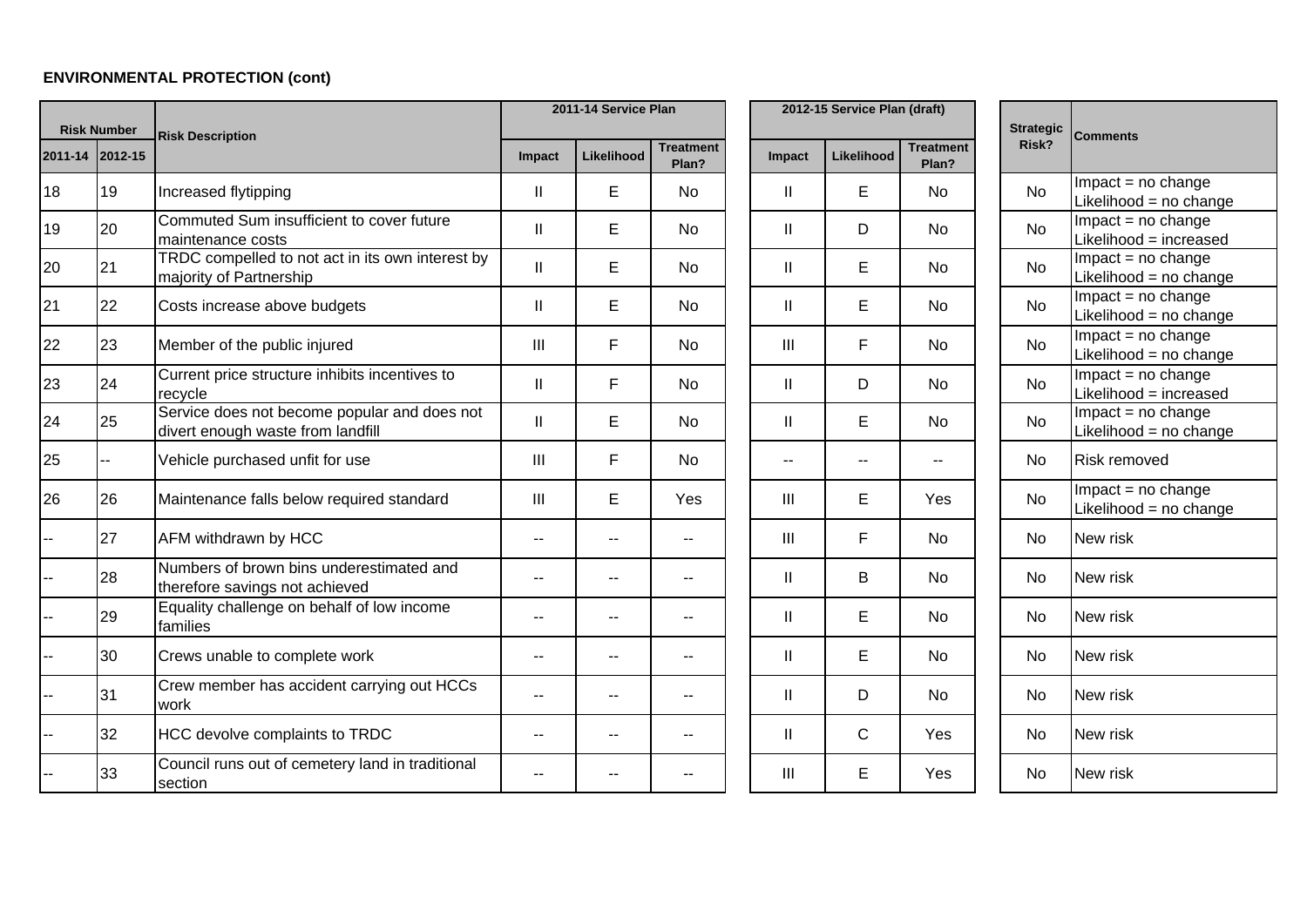### **HOUSING NEEDS AND STRATEGY**

|       | <b>Risk Number</b> |                              |                | 2011-14 Service Plan |                           |        | 2012-15 Service Plan (draft) |                           |           |                                               |
|-------|--------------------|------------------------------|----------------|----------------------|---------------------------|--------|------------------------------|---------------------------|-----------|-----------------------------------------------|
|       | 2011-14 2012-15    | <b>Risk Description</b>      | Impact         | Likelihood           | <b>Treatment</b><br>Plan? | Impact | Likelihood                   | <b>Treatment</b><br>Plan? | Risk?     | Strategic Comments                            |
|       |                    | Insufficient staff           | IV             | D                    | Yes                       | IV     |                              | Yes                       | <b>No</b> | $Im$ pact = no change<br>Likelihood = no chan |
| 2     |                    | Total failure of ICT systems | IV             | D                    | Yes                       | IV     | D                            | Yes                       | <b>No</b> | $Im$ pact = no change<br>Likelihood = no chan |
| 3     |                    | Loss of accommodation        | $\mathbf{III}$ | D                    | Yes                       | Ш      | D                            | Yes                       | <b>No</b> | $Im$ pact = no change<br>Likelihood = no chan |
| i – – |                    | <b>Fraudulent activity</b>   | $-$            | $- -$                |                           | Ш      | Е                            | Yes                       | No        | New risk                                      |

|          |               | 2012-15 Service Plan (draft) |                           |
|----------|---------------|------------------------------|---------------------------|
| ent<br>? | <b>Impact</b> | Likelihood                   | <b>Treatment</b><br>Plan? |
| ś        | IV            | D                            | Yes                       |
| ś        | IV            | D                            | Yes                       |
| ś        | Ш             | D                            | Yes                       |
|          | Ш             | E                            | Yes                       |

| <b>Strategic</b><br>Risk? | <b>Comments</b>        |
|---------------------------|------------------------|
| N٥                        | $Im$ pact = no change  |
|                           | Likelihood = no change |
| N٥                        | $Im$ pact = no change  |
|                           | Likelihood = no change |
| N٥                        | $Impact = no change$   |
|                           | Likelihood = no change |
| N٥                        | New risk               |

### **LEISURE AND COMMUNITY SERVICES**

|                 | <b>Risk Number</b> |                                                                            |                | 2011-14 Service Plan |                           |               | 2012-15 Service Plan (draft) |                           | <b>Strategic</b> |                                                   |  |
|-----------------|--------------------|----------------------------------------------------------------------------|----------------|----------------------|---------------------------|---------------|------------------------------|---------------------------|------------------|---------------------------------------------------|--|
| 2011-14 2012-15 |                    | <b>Risk Description</b>                                                    | Impact         | Likelihood l         | <b>Treatment</b><br>Plan? | <b>Impact</b> | Likelihood I                 | <b>Treatment</b><br>Plan? | Risk?            | <b>Comments</b>                                   |  |
|                 |                    | Common risks - shared across the whole department                          |                |                      |                           |               |                              |                           |                  |                                                   |  |
|                 |                    | Insufficient staff                                                         | Ш              | D                    | Yes                       | Ш             | D                            | Yes                       | <b>No</b>        | $Im$ pact = no change<br>Likelihood = no change   |  |
| 2               |                    | Total failure of ICT systems                                               | IV             | C                    | Yes                       | IV            | C                            | Yes                       | <b>No</b>        | $Im$ pact = no change<br>Likelihood = $no$ change |  |
|                 | ۍ                  | Loss of accommodation                                                      | IV             | D                    | Yes                       | IV            | D                            | Yes                       | <b>No</b>        | $Im$ pact = no change<br>Likelihood = no change   |  |
|                 |                    | Fraudulent activity                                                        | IV             | E                    | Yes                       | IV            | E                            | Yes                       | <b>No</b>        | $Im$ pact = no change<br>Likelihood = no change   |  |
| 15              |                    | Temporary closure of venue or loss of service<br>due to infectious disease | IV             | D                    | Yes                       | IV            | D                            | Yes                       | <b>No</b>        | $Im$ pact = no change<br>Likelihood = $no$ change |  |
| 16              |                    | Usage targets linked to Key Budget Indicators are<br>Inot met              | $\mathbf{III}$ | C                    | Yes                       | Ш             | D                            | Yes                       | <b>No</b>        | $Im$ pact = no change<br>Likelihood = decreased   |  |
|                 |                    | Major Capital Project overruns or has unforeseen<br>costs (excluding WPLC) | IV             | D                    | Yes                       | IV            | D                            | Yes                       | <b>No</b>        | $Im$ pact = no change<br>Likelihood = $no$ change |  |
|                 |                    | Loss of partner or agreed partnership funding<br>(revenue or capital)      | IV             | D                    | Yes                       | IV            | D                            | Yes                       | <b>No</b>        | $Im$ pact = no change<br>Likelihood = no change   |  |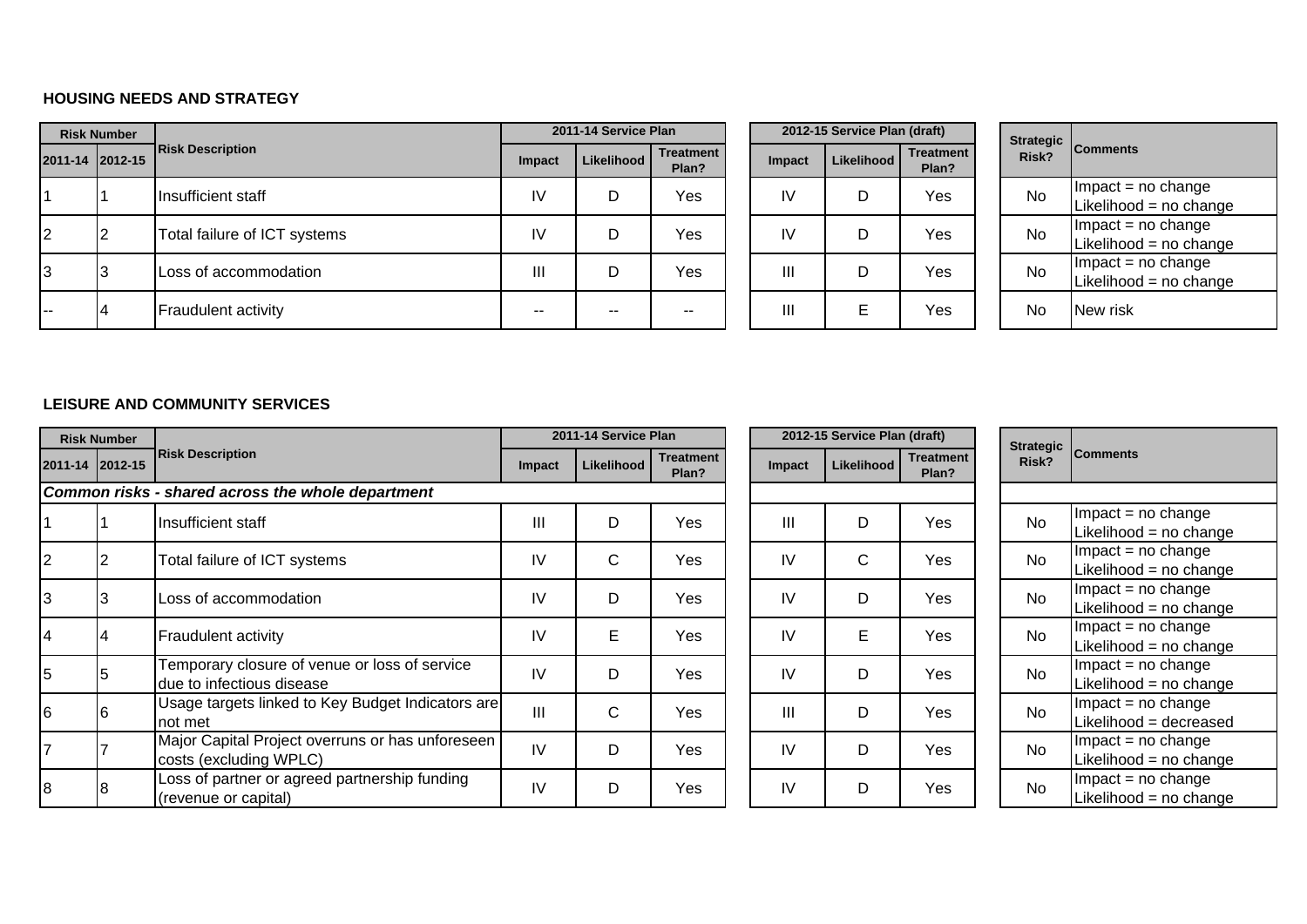## **LEISURE AND COMMUNITY SERVICES (cont)**

| <b>Risk Number</b> |                                  |                                                                                                                                                  |                                    | 2011-14 Service Plan |                    |        | 2012-15 Service Plan (draft) |                    | <b>Strategic</b> |                                                |  |
|--------------------|----------------------------------|--------------------------------------------------------------------------------------------------------------------------------------------------|------------------------------------|----------------------|--------------------|--------|------------------------------|--------------------|------------------|------------------------------------------------|--|
|                    | 2011-14 2012-15                  | <b>Risk Description</b>                                                                                                                          | Impact                             | <b>Likelihood</b>    | Treatment<br>Plan? | Impact | Likelihood                   | Treatment<br>Plan? | Risk?            | <b>Comments</b>                                |  |
|                    |                                  | <b>Community Partnerships risks</b>                                                                                                              |                                    |                      |                    |        |                              |                    |                  |                                                |  |
| 9                  | 9                                | Failure to achieve Community Safety targets                                                                                                      | $\mathbf{III}$                     | E                    | Yes                | Ш      | E                            | Yes                | <b>Yes</b>       | Impact = no change<br>Likelihood = no change   |  |
| 10                 |                                  | The District Children's Trust Partnership fails to<br>improve outcomes for children and young people                                             | III                                | D                    | Yes                | $- -$  | --                           | $\overline{a}$     | No.              | <b>Risk removed</b>                            |  |
| 11                 | 10                               | Failure to achieve the priorities of the Community<br>Strategy through the LSP                                                                   | $\mathbf{III}$                     | D                    | Yes                | Ш      | D                            | Yes                | Yes              | $Impact = no change$<br>Likelihood = decreased |  |
| 12                 | 11                               | Community consultation work fails to improve<br>contact with hard to reach groups resulting in lack<br>of clear evidence base for strategic plan | $\mathbf{  }$                      | E                    | <b>No</b>          | Ш      | E                            | <b>No</b>          | <b>No</b>        | Impact = no change<br>Likelihood = no change   |  |
| 13                 | 12                               | The Council fails to maintain its Achieving status<br>of the equality framework and risk legal challenge                                         | III                                | E                    | Yes                | Ш      | E                            | Yes                | <b>No</b>        | Impact = no change<br>Likelihood = no change   |  |
| 14                 | 13                               | Targets in the Strategic Plan are not<br>performanced managed and fail to be achieved                                                            | III                                | E                    | Yes                | Ш      | E                            | Yes                | <b>No</b>        | $Impact = no change$<br>Likelihood = no change |  |
| $-$                | 14                               | Failure to engage the community in the Strategic<br>Plan                                                                                         | III                                | E                    | Yes                | Ш      | E                            | Yes                | Yes              | $Impact = no change$<br>Likelihood = no change |  |
|                    | 15                               | Failure to secure improvements to services                                                                                                       | Ш                                  | E                    | Yes                | Ш      | E                            | Yes                | Yes              | $Impact = no change$<br>Likelihood = no change |  |
|                    | <b>Venues &amp; Grants risks</b> |                                                                                                                                                  |                                    |                      |                    |        |                              |                    |                  |                                                |  |
| 15                 | 16                               | Council liable for fatality at leisure venue                                                                                                     | V                                  | E                    | Yes                | $\vee$ | E                            | Yes                | <b>No</b>        | $Impact = no change$<br>Likelihood = no change |  |
| 16                 | 17                               | Serious accident to customer or member of staff                                                                                                  | IV                                 | E                    | Yes                | IV     | E                            | Yes                | <b>No</b>        | $Impact = no change$<br>Likelihood = no change |  |
| 17                 | 18                               | Failure involving major plant or equipment at<br>leisure venue                                                                                   | IV                                 | E                    | Yes                | IV     | E                            | Yes                | <b>No</b>        | $Impact = no change$<br>Likelihood = no change |  |
| 18                 | 19                               | WPLC: Loss of key project personnel                                                                                                              | $\ensuremath{\mathsf{III}}\xspace$ | D                    | Yes                | Ш      | D                            | Yes                | <b>No</b>        | $Impact = no change$<br>Likelihood = no change |  |
| 19                 |                                  | WPLC: Project fails to deliver expected outcomes<br>or has major latent defects                                                                  | $\vee$                             | D                    | Yes                | н.     | --                           | --                 | No.              | <b>Risk removed</b>                            |  |
| 20                 | 20                               | WPLC: Council fails to recover overspend<br>through legal action or negotiation                                                                  | $\vee$                             | D                    | Yes                | V      | D                            | Yes                | <b>No</b>        | $Impact = no change$<br>Likelihood = no change |  |
| 21                 | 21                               | LFM: Operator fails to provide adequate service                                                                                                  | IV                                 | E                    | Yes                | IV     | E                            | Yes                | <b>No</b>        | $Impact = no change$<br>Likelihood = no change |  |
| 22                 | 22                               | LFM: Operator collapses due to loss of<br>Hertsmere BC contract                                                                                  | IV                                 | D                    | Yes                | IV     | D                            | Yes                | No               | $Impact = no change$<br>Likelihood = no change |  |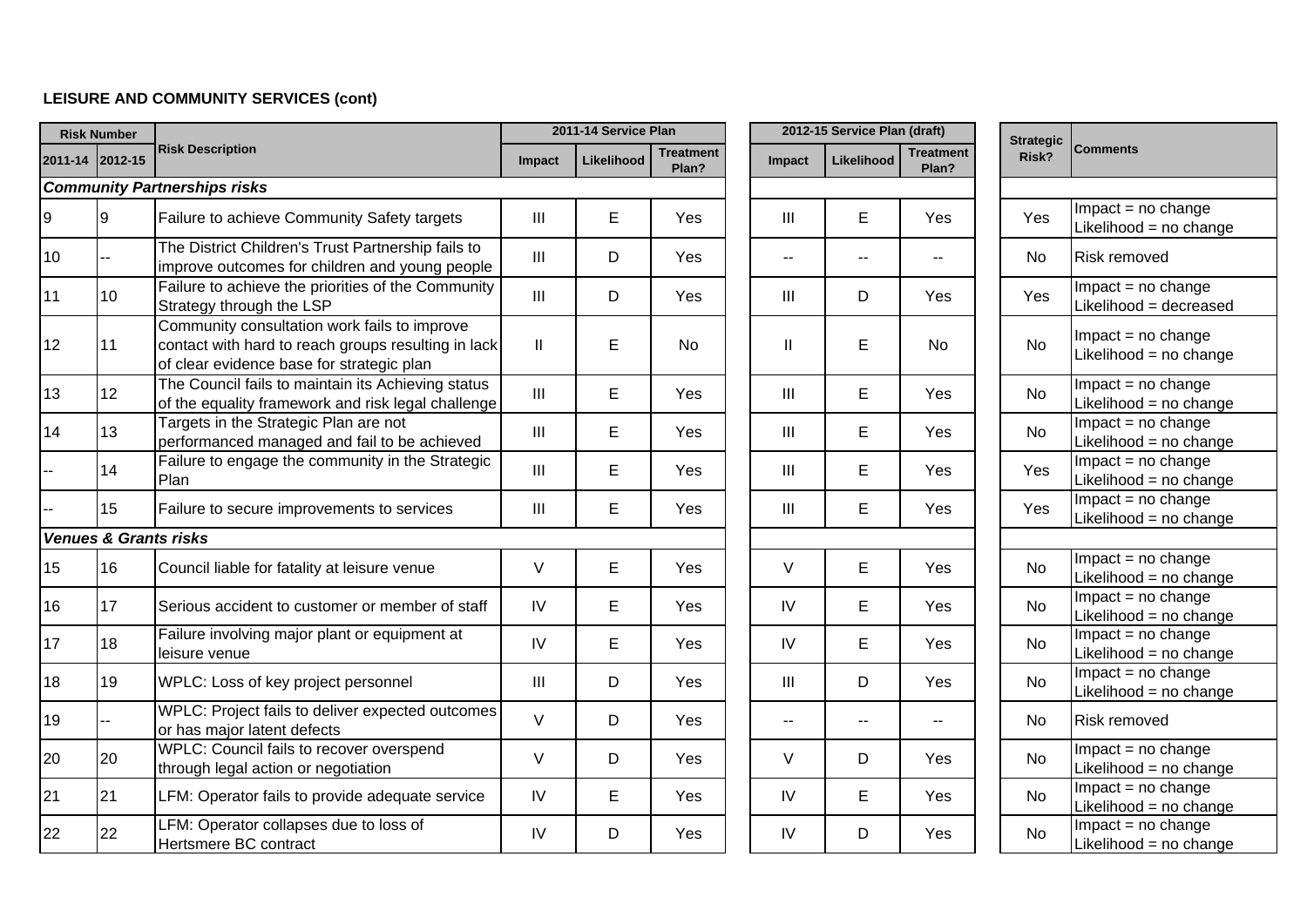## **LEISURE AND COMMUNITY SERVICES (cont)**

|    | <b>Risk Number</b> |                                                                                                                                                              |                | 2011-14 Service Plan |                           |                | 2012-15 Service Plan (draft) |                           | <b>Strategic</b> |           |                                                  |  |
|----|--------------------|--------------------------------------------------------------------------------------------------------------------------------------------------------------|----------------|----------------------|---------------------------|----------------|------------------------------|---------------------------|------------------|-----------|--------------------------------------------------|--|
|    | 2011-14 2012-15    | <b>Risk Description</b>                                                                                                                                      | <b>Impact</b>  | Likelihood           | <b>Treatment</b><br>Plan? | Impact         | <b>Likelihood</b>            | <b>Treatment</b><br>Plan? |                  | Risk?     | <b>Comments</b>                                  |  |
|    |                    | Venues & Grants risks (cont)                                                                                                                                 |                |                      |                           |                |                              |                           |                  |           |                                                  |  |
| 23 | 23                 | Failure of major Meals On Wheels provider                                                                                                                    | IV             | Е                    | Yes                       | IV             | Е                            | Yes                       |                  | <b>No</b> | $Impact = no change$<br>Likelihood = $no$ change |  |
| 24 | 24                 | Grants budget oversubscribed leading to poor<br>publicity                                                                                                    | $\mathbf{I}$   | E                    | <b>No</b>                 | $\mathbf{I}$   | Е                            | <b>No</b>                 |                  | <b>No</b> | $Impact = no change$<br>Likelihood = $no$ change |  |
| 25 | 25                 | Watersmeet: Failure to hit usage or income<br>targets                                                                                                        | $\mathbf{III}$ | D                    | Yes                       | III            | D                            | Yes                       |                  | No        | $Impact = no change$<br>Likelihood = no change   |  |
| 26 | 26                 | Watersmeet: Failure to retain casual or volunteer<br>staff                                                                                                   | III            | D                    | Yes                       | $\mathbf{III}$ | D                            | Yes                       |                  | <b>No</b> | $Impact = no change$<br>Likelihood = $no$ change |  |
|    |                    | <b>Leisure Development risks</b>                                                                                                                             |                |                      |                           |                |                              |                           |                  |           |                                                  |  |
| 27 | 27                 | The Council could fail to meet its legal obligations<br>under the Children's Act if it fails to Safeguard                                                    | $\vee$         | D                    | Yes                       | V              | D                            | Yes                       |                  | <b>No</b> | $Impact = no change$<br>Likelihood = no change   |  |
| 28 | 28                 | A child/children could be exposed to some form<br>of abuse if the Council fails to Safeguard                                                                 | $\vee$         | E                    | <b>Yes</b>                | V              | E                            | Yes                       |                  | <b>No</b> | $Impact = no change$<br>Likelihood = no change   |  |
|    | 29                 | Service fails to appoint playscheme staff with<br>relevant and appropriate training qualifications to<br>meet Ofsted requirements for Under 8s<br>playscheme |                |                      |                           | IV             | D                            | Yes                       |                  | <b>No</b> | New risk                                         |  |
|    | 30                 | Newly installed/refurbished play/skate/gym areas<br>fail to pass post installation inspection                                                                | $\sim$ $\sim$  |                      |                           | III            | E                            | Yes                       |                  | <b>No</b> | New risk                                         |  |
|    |                    | <b>Tree &amp; Landscape risks</b>                                                                                                                            |                |                      |                           |                |                              |                           |                  |           |                                                  |  |
| 29 | 31                 | Tree failure causes damage to property, rail<br>accident/disaster, loss of life                                                                              | V              | $\mathsf{C}$         | Yes                       | V              | C                            | Yes                       |                  | <b>No</b> | $Impact = no change$<br>Likelihood = no change   |  |
| 30 | 32                 | Successful appeal to the High Court against new<br><b>TPO</b>                                                                                                | III            | F                    | <b>No</b>                 | III            | F                            | <b>No</b>                 |                  | <b>No</b> | $Impact = no change$<br>Likelihood = $no$ change |  |
| 31 | 33                 | Successful appeal to Lands Tribunal for<br>compensation for refusal to permit works to trees                                                                 | III            | F                    | <b>No</b>                 | $\mathbf{III}$ | F                            | <b>No</b>                 |                  | <b>No</b> | $Impact = no change$<br>Likelihood = no change   |  |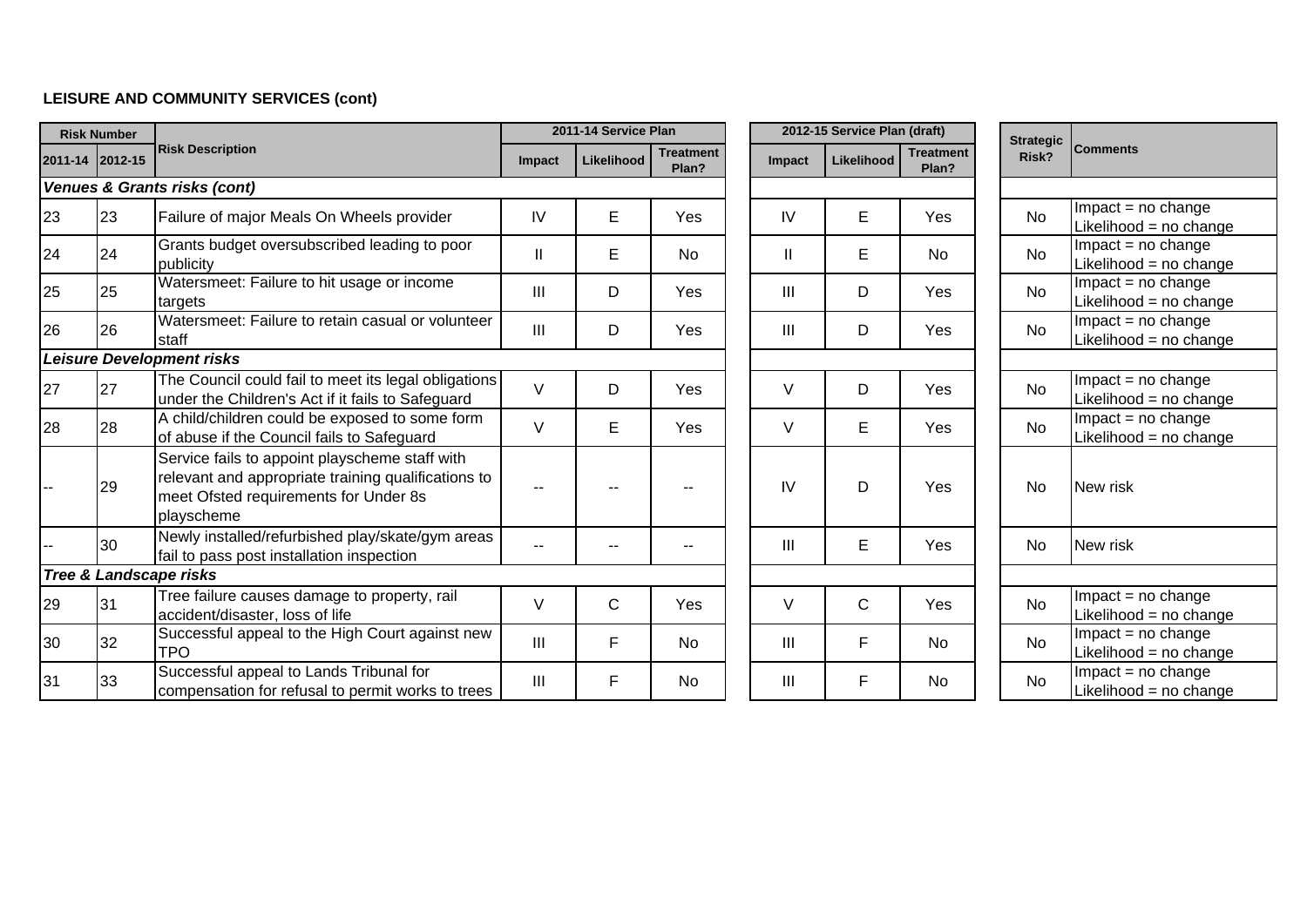### **SUSTAINABILITY**

| <b>Risk Number</b> |                 |                                                                                             |               | 2011-14 Service Plan |                           |              | 2012-15 Service Plan (draft) |                           | <b>Strategic</b> |                                                 |
|--------------------|-----------------|---------------------------------------------------------------------------------------------|---------------|----------------------|---------------------------|--------------|------------------------------|---------------------------|------------------|-------------------------------------------------|
|                    | 2011-14 2012-15 | <b>Risk Description</b>                                                                     | <b>Impact</b> | Likelihood           | <b>Treatment</b><br>Plan? | Impact       | Likelihood                   | <b>Treatment</b><br>Plan? | Risk?            | <b>Comments</b>                                 |
|                    |                 | Insufficient staff                                                                          | III           | E                    | Yes                       | Ш            | E                            | Yes                       | <b>No</b>        | $Im$ pact = no change<br>Likelihood = no change |
| $\overline{c}$     | 2               | Total failure of ICT systems                                                                | III           | D                    | Yes                       | Ш            | $\mathsf{C}$                 | Yes                       | <b>No</b>        | $Impact = no change$<br>Likelihood = increased  |
| 3                  | 3               | Loss of accommodation                                                                       | III           | D                    | Yes                       | Ш            | D                            | Yes                       | <b>No</b>        | $Im$ pact = no change<br>Likelihood = no change |
|                    | 4               | <b>Fraudulent activity</b>                                                                  |               |                      |                           | Ш            | D                            | Yes                       | No               | New risk                                        |
| 4                  | 5               | Failure to make progress on the sustainability<br>action plan                               | $\mathsf{I}$  | E                    | <b>No</b>                 | $\mathbf{I}$ | E                            | <b>No</b>                 | Yes              | Impact = no change<br>Likelihood = no change    |
| 5                  | 6               | Local Land Charges income may not be achieved                                               | III           | C                    | Yes                       | III          | $\mathsf{C}$                 | Yes                       | <b>No</b>        | Impact = no change<br>Likelihood = no change    |
| 6                  |                 | Parking service fails to break even financially<br>(including impact of new legislation)    | III           | C                    | Yes                       | III          | $\mathsf{C}$                 | Yes                       | No               | $Im$ pact = no change<br>Likelihood = no change |
| $\overline{7}$     | 8               | Failure to reduce pockets of deprivation as a<br>result of low take up on training schemes  | III           | D                    | Yes                       | Ш            | D                            | Yes                       | <b>No</b>        | Impact = decreased<br>Likelihood = no change    |
| 8                  | Ι9              | Failure to deliver sustainable transport initiatives                                        | Ш             | D                    | Yes                       | Ш            | $\mathsf{C}$                 | Yes                       | <b>No</b>        | $Im$ pact = no change<br>Likelihood = increased |
| 9                  | 10              | Failure to deliver all the actions in the Asset<br><b>Management Plan</b>                   | III           | D                    | Yes                       | Ш            | $\mathsf{C}$                 | <b>Yes</b>                | <b>No</b>        | $Impact = no change$<br>Likelihood = increased  |
| 10                 | 11              | The appointed contractor (for the garage<br>refurbishment programme) may cease to trade     | IV            | D                    | Yes                       | $\mathbf{I}$ | E                            | <b>No</b>                 | <b>No</b>        | Impact = decreased<br>Likelihood = decreased    |
| 11                 | 12              | The contractor fails to deliver the requirements of<br>the contract                         | III           | D                    | Yes                       | Ш            | D                            | Yes                       | <b>No</b>        | Impact = decreased<br>Likelihood = no change    |
| 12                 | 13              | The contractor is unable to progress the works<br>resulting in a claim for loss and expense | III           | D                    | Yes                       | Ш            | D                            | Yes                       | <b>No</b>        | $Impact = no change$<br>Likelihood = no change  |

| <b>Strategic</b><br>Risk? | <b>Comments</b>                                |
|---------------------------|------------------------------------------------|
| Nο                        | $Impact = no change$<br>Likelihood = no change |
| No                        | $Impact = no change$<br>Likelihood = increased |
| No                        | $Impact = no change$<br>Likelihood = no change |
| No                        | New risk                                       |
| Yes                       | Impact = no change<br>Likelihood = no change   |
| No                        | $Impact = no change$<br>Likelihood = no change |
| Nο                        | $Impact = no change$<br>Likelihood = no change |
| Nο                        | Impact = decreased<br>Likelihood = no change   |
| No                        | $Impact = no change$<br>Likelihood = increased |
| No                        | $Impact = no change$<br>Likelihood = increased |
| No                        | Impact = decreased<br>Likelihood = decreased   |
| N٥                        | Impact = decreased<br>Likelihood = no change   |
| N٥                        | $Impact = no change$<br>Likelihood = no change |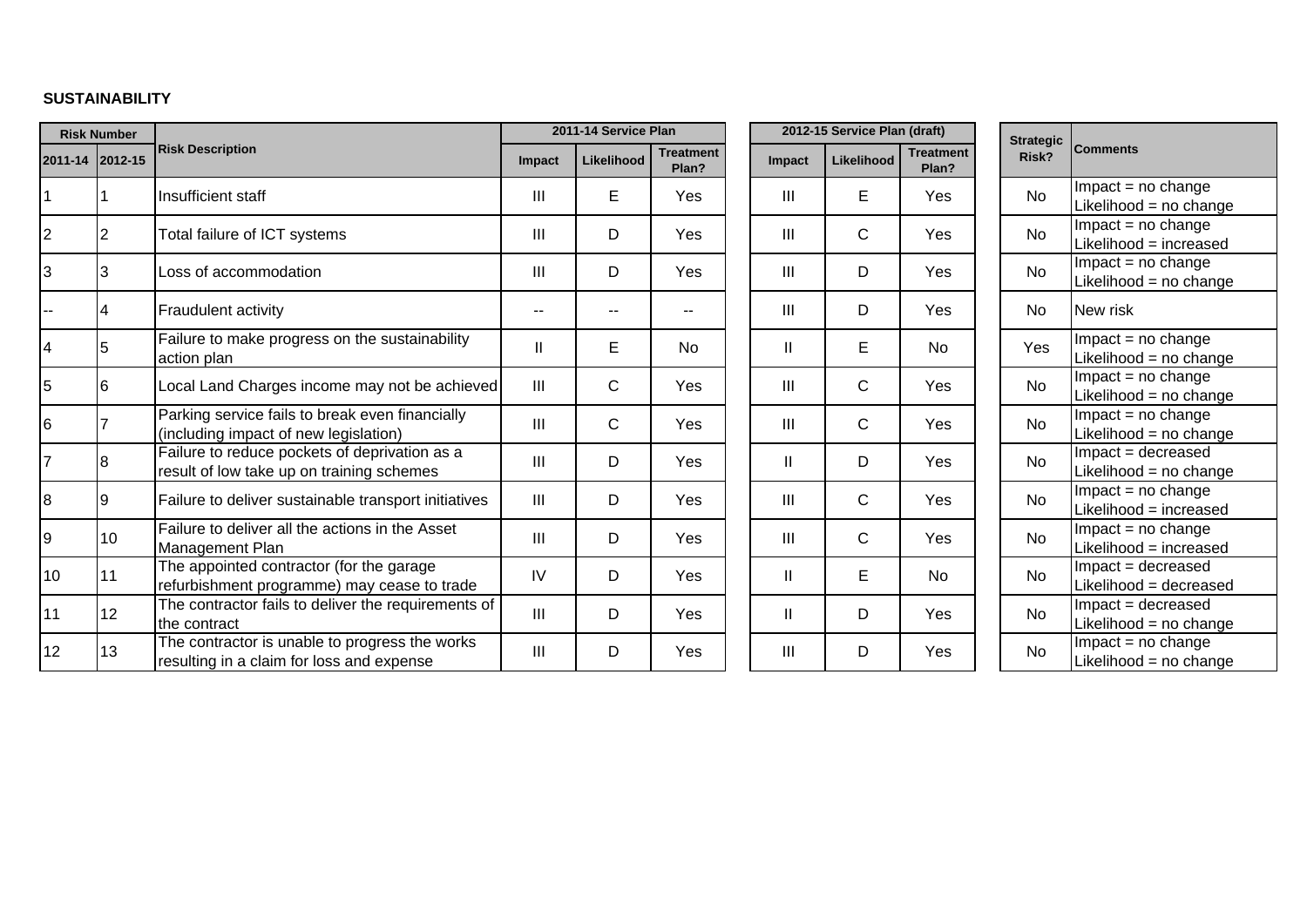### **CUSTOMER SERVICES CENTRE**

| <b>Risk Number</b> |     |                                              |        | 2011-14 Service Plan |                           |              | 2012-15 Service Plan (draft) |                           | <b>Strategic</b> |                                               |
|--------------------|-----|----------------------------------------------|--------|----------------------|---------------------------|--------------|------------------------------|---------------------------|------------------|-----------------------------------------------|
| 2011-14 2012-15    |     | <b>Risk Description</b>                      | Impact | Likelihood           | <b>Treatment</b><br>Plan? | Impact       | Likelihood                   | <b>Treatment</b><br>Plan? | Risk?            | <b>Comments</b>                               |
|                    |     | Insufficient staff                           | IV     | E                    | Yes                       | IV           | E                            | Yes                       | <b>No</b>        | $Im$ pact = no change<br>Likelihood = no chan |
| $\overline{2}$     | ∠   | Total failure of ICT systems                 | III    | E                    | Yes                       | Ш            | E                            | Yes                       | <b>No</b>        | $Im$ pact = no change<br>Likelihood = no chan |
| 3                  | ڙ.ا | Loss of accommodation                        | III    | E                    | Yes                       | Ш            | E                            | Yes                       | <b>No</b>        | $Im$ pact = no change<br>Likelihood = no chan |
| 14                 | 4   | Fraudulent activity                          | Ш      | E                    | No                        | $\mathbf{I}$ | E                            | No                        | <b>No</b>        | $Im$ pact = no change<br>Likelihood = no chan |
| 5                  | 5   | Total failure of telephone systems           | V      | E                    | Yes                       | V            | E                            | Yes                       | <b>No</b>        | $Im$ pact = no change<br>Likelihood = no chan |
| 6                  | 6   | Increased number of customer contacts        | IV     | E                    | Yes                       | IV           | E                            | Yes                       | <b>No</b>        | $Im$ pact = no change<br>Likelihood = no chan |
| $\overline{7}$     |     | Robbery in TRH OSS                           | III    | E                    | Yes                       | Ш            | E                            | Yes                       | <b>No</b>        | $Im$ pact = no change<br>Likelihood = no chan |
| 8                  |     | Physical assault on staff or visitors to TRH | III    | E                    | Yes                       | Ш            | E                            | Yes                       | <b>No</b>        | $Im$ pact = no change<br>Likelihood = no chan |

|          |               | 2012-15 Service Plan (draft) |                           | <b>Strategic</b> |
|----------|---------------|------------------------------|---------------------------|------------------|
| ent<br>? | <b>Impact</b> | Likelihood                   | <b>Treatment</b><br>Plan? | Risk?            |
| ś        | IV            | Е                            | Yes                       | No               |
| ś        | Ш             | E                            | Yes                       | No               |
| Š        | $\mathbf{  }$ | E                            | Yes                       | No               |
|          | $\mathsf{I}$  | E                            | No                        | No               |
| ś        | V             | Е                            | Yes                       | No               |
| ś        | IV            | E                            | Yes                       | No               |
| ś        | Ш             | E                            | Yes                       | No               |
| ś        | $\mathbf{  }$ | E                            | Yes                       | No               |

| <b>Strategic</b><br>Risk? | <b>Comments</b>          |
|---------------------------|--------------------------|
| N٥                        | $Impact = no change$     |
|                           | Likelihood = no change   |
| N٥                        | $Impact = no change$     |
|                           | Likelihood = no change   |
| No                        | $Impact = no change$     |
|                           | Likelihood = no change   |
| No                        | $Impact = no change$     |
|                           | Likelihood = no change   |
|                           | $Impact = no change$     |
| No                        | Likelihood = no change   |
| No                        | $Impact = no change$     |
|                           | Likelihood = $no$ change |
| No                        | $Impact = no change$     |
|                           | Likelihood = no change   |
|                           | Impact = no change       |
| N٥                        | Likelihood = no change   |

### **DEMOCRATIC SERVICES**

|                 | <b>Risk Number</b> |                              |               | 2011-14 Service Plan |                           |  |           | 2012-15 Service Plan (draft) |                           | Strategic |                                                |
|-----------------|--------------------|------------------------------|---------------|----------------------|---------------------------|--|-----------|------------------------------|---------------------------|-----------|------------------------------------------------|
| 2011-14 2012-15 |                    | <b>Risk Description</b>      | <b>Impact</b> | Likelihood           | <b>Treatment</b><br>Plan? |  | Impact    | Likelihood                   | <b>Treatment</b><br>Plan? | Risk?     | <b>Comments</b>                                |
|                 |                    | Insufficient staff           | IV            | D                    | Yes                       |  | IV        | С                            | Yes                       | <b>No</b> | $Im$ pact = no change<br>Likelihood = increase |
| $\overline{2}$  |                    | Total failure of ICT systems | IV            | D                    | Yes                       |  | <b>IV</b> | D                            | Yes                       | <b>No</b> | $Im$ pact = no change<br>Likelihood = no chan  |
| 3               |                    | Loss of accommodation        | Ш             | D                    | Yes                       |  | Ш         | D                            | Yes                       | No        | $Im$ pact = no change<br>Likelihood = no chan  |
| 5               |                    | <b>Fraudulent activity</b>   | Ш             | E                    | Yes                       |  | Ш         | E                            | Yes                       | <b>No</b> | $Im$ pact = no change<br>Likelihood = no chan  |
| 4               |                    | Failure to provide Election  | IV            | D                    | Yes                       |  | <b>IV</b> | D                            | Yes                       | <b>No</b> | $Im$ pact = no change<br>Likelihood = no chan  |

|          |        | 2012-15 Service Plan (draft) |                           | <b>Strategic</b> |
|----------|--------|------------------------------|---------------------------|------------------|
| ent<br>? | Impact | Likelihood                   | <b>Treatment</b><br>Plan? | Risk?            |
| ś        | IV     | С                            | Yes                       | No               |
| ś        | IV     | n                            | Yes                       | No               |
| ś        | Ш      |                              | Yes                       | No               |
| ś        | Ш      | E                            | Yes                       | No               |
| ś        | IV     |                              | Yes                       | No               |

| Strategic<br>Risk? | <b>Comments</b>          |
|--------------------|--------------------------|
| N٥                 | $Im$ pact = no change    |
|                    | Likelihood = increased   |
| Nο                 | $Impact = no change$     |
|                    | Likelihood = $no$ change |
| N٥                 | $Impact = no change$     |
|                    | Likelihood = no change   |
| N٥                 | $Impact = no change$     |
|                    | Likelihood = $no$ change |
| N٥                 | $Impact = no change$     |
|                    | Likelihood = $no$ change |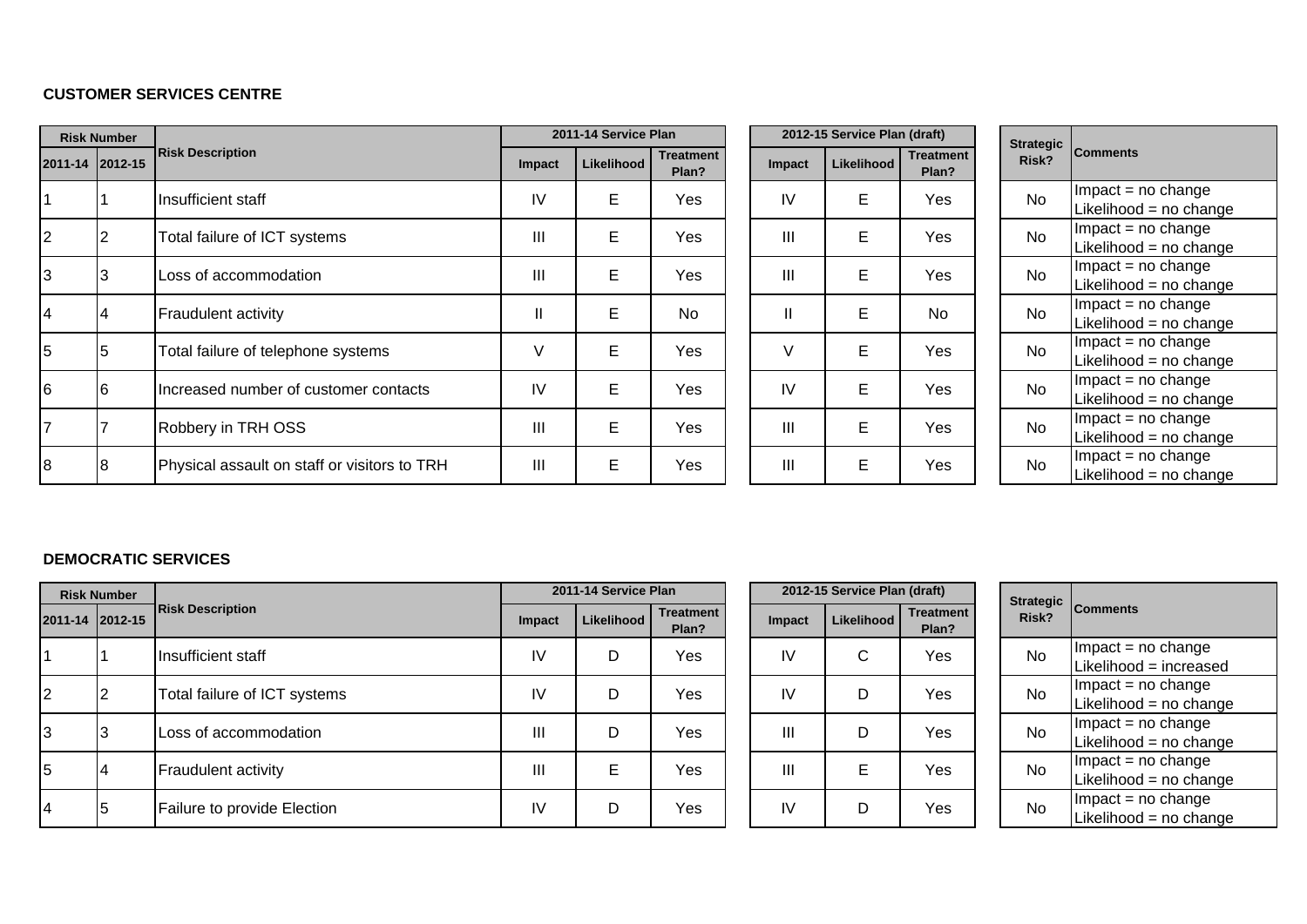### **LEGAL PRACTICE**

|                | <b>Risk Number</b> |                              |        | 2011-14 Service Plan |                           |  |        | 2012-15 Service Plan (draft) |                           |           |                                               |
|----------------|--------------------|------------------------------|--------|----------------------|---------------------------|--|--------|------------------------------|---------------------------|-----------|-----------------------------------------------|
|                | 2011-14 2012-15    | <b>Risk Description</b>      | Impact | Likelihood           | <b>Treatment</b><br>Plan? |  | Impact | Likelihood                   | <b>Treatment</b><br>Plan? | Risk?     | Strategic Comments                            |
|                |                    | Insufficient staff           | Ш      | Е                    | Yes                       |  | Ш      | E                            | Yes                       | <b>No</b> | $Im$ pact = no change<br>Likelihood = no chan |
| 2              |                    | Total failure of ICT systems | III    | D                    | Yes                       |  | Ш      |                              | Yes                       | <b>No</b> | $Im$ pact = no change<br>Likelihood = no chan |
| 3              |                    | Loss of accommodation        | Ш      | D                    | Yes                       |  | Ш      | D                            | Yes                       | No        | $Im$ pact = no change<br>Likelihood = no chan |
| $\overline{4}$ |                    | <b>Fraudulent activity</b>   |        |                      | No                        |  |        |                              | No                        | <b>No</b> | $Im$ pact = no change<br>Likelihood = no chan |

|    | 2011-14 Service Plan |                           |  |               | 2012-15 Service Plan (draft) |     |
|----|----------------------|---------------------------|--|---------------|------------------------------|-----|
| .t | Likelihood           | <b>Treatment</b><br>Plan? |  | <b>Impact</b> | <b>Treatment</b><br>Plan?    |     |
|    | Е                    | Yes                       |  | Ш             | Е                            | Yes |
|    | D                    | Yes                       |  | Ш             |                              | Yes |
|    | D                    | Yes                       |  | Ш             |                              | Yes |
|    | F                    | No                        |  |               | F                            | No  |

| <b>Strategic</b><br>Risk? | <b>Comments</b>        |
|---------------------------|------------------------|
| N٥                        | $Im$ pact = no change  |
|                           | Likelihood = no change |
| N٥                        | $Im$ pact = no change  |
|                           | Likelihood = no change |
| N٥                        | $Impact = no change$   |
|                           | Likelihood = no change |
| N٥                        | $Impact = no change$   |
|                           | Likelihood = no change |

### **CORPORATE SERVICES**

| <b>Risk Number</b>        |                                                                                                                                                       |                | 2011-14 Service Plan |                           |               | 2012-15 Service Plan (draft) |                           | <b>Strategic</b> |                                                   |
|---------------------------|-------------------------------------------------------------------------------------------------------------------------------------------------------|----------------|----------------------|---------------------------|---------------|------------------------------|---------------------------|------------------|---------------------------------------------------|
| 2011-14 2012-15           | <b>Risk Description</b>                                                                                                                               | <b>Impact</b>  | Likelihood           | <b>Treatment</b><br>Plan? | <b>Impact</b> | Likelihood                   | <b>Treatment</b><br>Plan? | Risk?            | <b>Comments</b>                                   |
| <b>Departmental risks</b> |                                                                                                                                                       |                |                      |                           |               |                              |                           |                  |                                                   |
|                           | Insufficient staff                                                                                                                                    | III            | D                    | Yes                       | III           | D                            | Yes                       | <b>No</b>        | $Im$ pact = no change<br>Likelihood = no change   |
| 2                         | Total failure of ICT systems                                                                                                                          | Ш              | E                    | <b>No</b>                 |               | E                            | No                        | <b>No</b>        | $Im$ pact = no change<br>Likelihood = $no$ change |
| l3                        | Loss of accommodation                                                                                                                                 | III            | E                    | Yes                       | III           | E                            | Yes                       | <b>No</b>        | $Im$ pact = no change<br>Likelihood = no change   |
| 14                        | Fraudulent activity                                                                                                                                   | III            | F                    | <b>No</b>                 | Ш             | F                            | N <sub>o</sub>            | <b>No</b>        | $Im$ pact = no change<br>Likelihood = no change   |
| 5                         | Failure to maintain sound procurement practices                                                                                                       | $\mathbf{III}$ | E                    | Yes                       | Ш             | E                            | Yes                       | <b>No</b>        | $Im$ pact = no change<br>Likelihood = $no$ change |
| 16                        | Failure of Royal Mail to deliver or collect mail                                                                                                      | III            | F                    | <b>No</b>                 | Ш             | E                            | No                        | <b>No</b>        | $Im$ pact = no change<br>Likelihood = $no$ change |
|                           | Test reveals that the Business Continuity Plan is<br>not workable                                                                                     | III            | D                    | Yes                       | Ш             | E                            | Yes                       | <b>No</b>        | $Im$ pact = no change<br>Likelihood = decreased   |
| 18                        | The Council fails to manage its principle risks and<br>that the likelihood of them occuring increases or<br>the impact if they do cannot be minimised | III            | Е                    | Yes                       | III           | E                            | <b>Yes</b>                | <b>No</b>        | $Im$ pact = no change<br>Likelihood = no change   |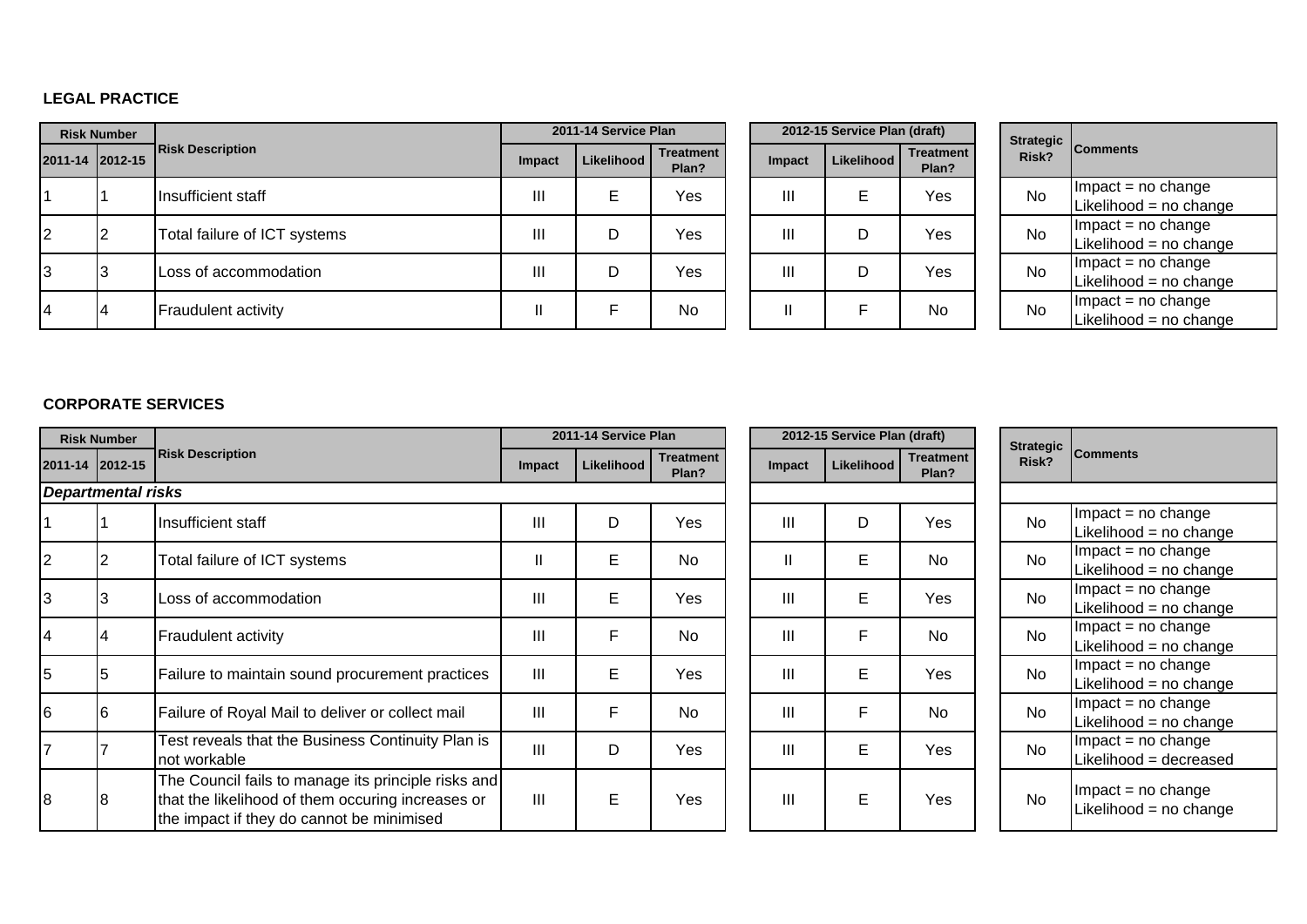# **CORPORATE SERVICES (cont)**

|              | <b>Risk Number</b> |                                                                                                       |                            | 2011-14 Service Plan |                           |               | 2012-15 Service Plan (draft) |                           | <b>Strategic</b> |                                                |
|--------------|--------------------|-------------------------------------------------------------------------------------------------------|----------------------------|----------------------|---------------------------|---------------|------------------------------|---------------------------|------------------|------------------------------------------------|
|              | 2011-14 2012-15    | <b>Risk Description</b>                                                                               | <b>Impact</b>              | Likelihood           | <b>Treatment</b><br>Plan? | <b>Impact</b> | Likelihood                   | <b>Treatment</b><br>Plan? | Risk?            | <b>Comments</b>                                |
|              |                    | <b>Departmental risks (cont)</b>                                                                      |                            |                      |                           |               |                              |                           |                  |                                                |
|              | 9                  | Non-compliance with Data Protection and<br>Freedom of Information Acts                                | III                        | F                    | No                        | Ш             | E                            | No                        | <b>No</b>        | $Impact = no change$<br>Likelihood = increased |
| 10           | 10                 | Failure to tell residents about improvements                                                          | III                        | E                    | Yes                       | Ш             | E                            | Yes                       | Yes              | $Impact = no change$<br>Likelihood = no change |
|              |                    | Budgetary risks - reviewed monthly and published with budget monitoring reports                       |                            |                      |                           |               | August 2011 risk ratings     |                           |                  |                                                |
| 11           | 11                 | Revenue balances insufficient to meet estimated<br>pay award increases                                | IV                         | F                    | Yes                       | IV            | F                            | Yes                       | <b>No</b>        | $Impact = no change$<br>Likelihood = no change |
| 12           | 12                 | Revenue balances insufficient to meet estimate<br>of employer's pension contribution                  | $\ensuremath{\mathsf{II}}$ | F                    | <b>No</b>                 | Ш.            | F                            | <b>No</b>                 | <b>No</b>        | Impact = no change<br>Likelihood = no change   |
| $ 13\rangle$ | 13                 | Revenue balances insufficient to meet other<br>inflationary increase                                  | $\mathbf{III}$             | D                    | Yes                       | III           | D                            | Yes                       | <b>No</b>        | Impact = no change<br>Likelihood = no change   |
| 14           | 14                 | Inaccurate cash flow forecasts resulting in<br>significant variations in estimated interest income    | IV                         | D                    | Yes                       | IV            | D                            | Yes                       | <b>No</b>        | $Impact = no change$<br>Likelihood = no change |
| 15           | 15                 | Inaccurate estimates of fees and charges income                                                       | V                          | E                    | Yes                       | V             | E                            | Yes                       | No               | $Impact = no change$<br>Likelihood = no change |
| 16           | 16                 | Revenue balances insufficient to meet loss of<br>partial exemption for VAT                            | III                        | E                    | Yes                       | III           | E                            | Yes                       | No               | $Impact = no change$<br>Likelihood = no change |
| 17           | 17                 | Major emergency requires funds beyond Bellwin<br>Scheme and causes serious drain on balances          | V                          | F                    | Yes                       | V             | F                            | Yes                       | <b>No</b>        | $Impact = no change$<br>Likelihood = no change |
| 18           | 18                 | Balances affected by inaccurate estimate of the<br>cost of Concessionary Fares scheme                 | $\mathbf{II}$              | F                    | <b>No</b>                 | $-$           | $\sim$                       | $\overline{a}$            | <b>No</b>        | <b>Risk removed</b>                            |
| 19           | 19                 | The Council is faced with an increasing number<br>of employment tribunals                             | $\mathbf{I}$               | C                    | Yes                       | Ш             | $\mathsf{C}$                 | Yes                       | <b>No</b>        | $Impact = no change$<br>Likelihood = no change |
| 20           | 20                 | Estimated savings from the cost reduction<br>exercise (including shared services) are not<br>achieved | V                          | E                    | Yes                       | V             | E                            | Yes                       | <b>No</b>        | $Impact = no change$<br>Likelihood = no change |
| 21           | 21                 | The Council is faced with potential litigation and<br>other employment related risks                  | $\mathbf{III}$             | D                    | Yes                       | III           | D                            | Yes                       | <b>No</b>        | Impact = no change<br>Likelihood = no change   |
| 22           | 22                 | The Council's government grant is adversely<br>affected                                               | $\mathbf{III}$             | C                    | Yes                       | III           | $\mathsf{C}$                 | Yes                       | <b>No</b>        | $Impact = no change$<br>Likelihood = no change |
| 23           | 23                 | The cost of administering Housing Benefit and<br>Council Tax Benefit changes significantly            | III                        | B                    | Yes                       | III           | B                            | Yes                       | Yes              | $Impact = no change$<br>Likelihood = no change |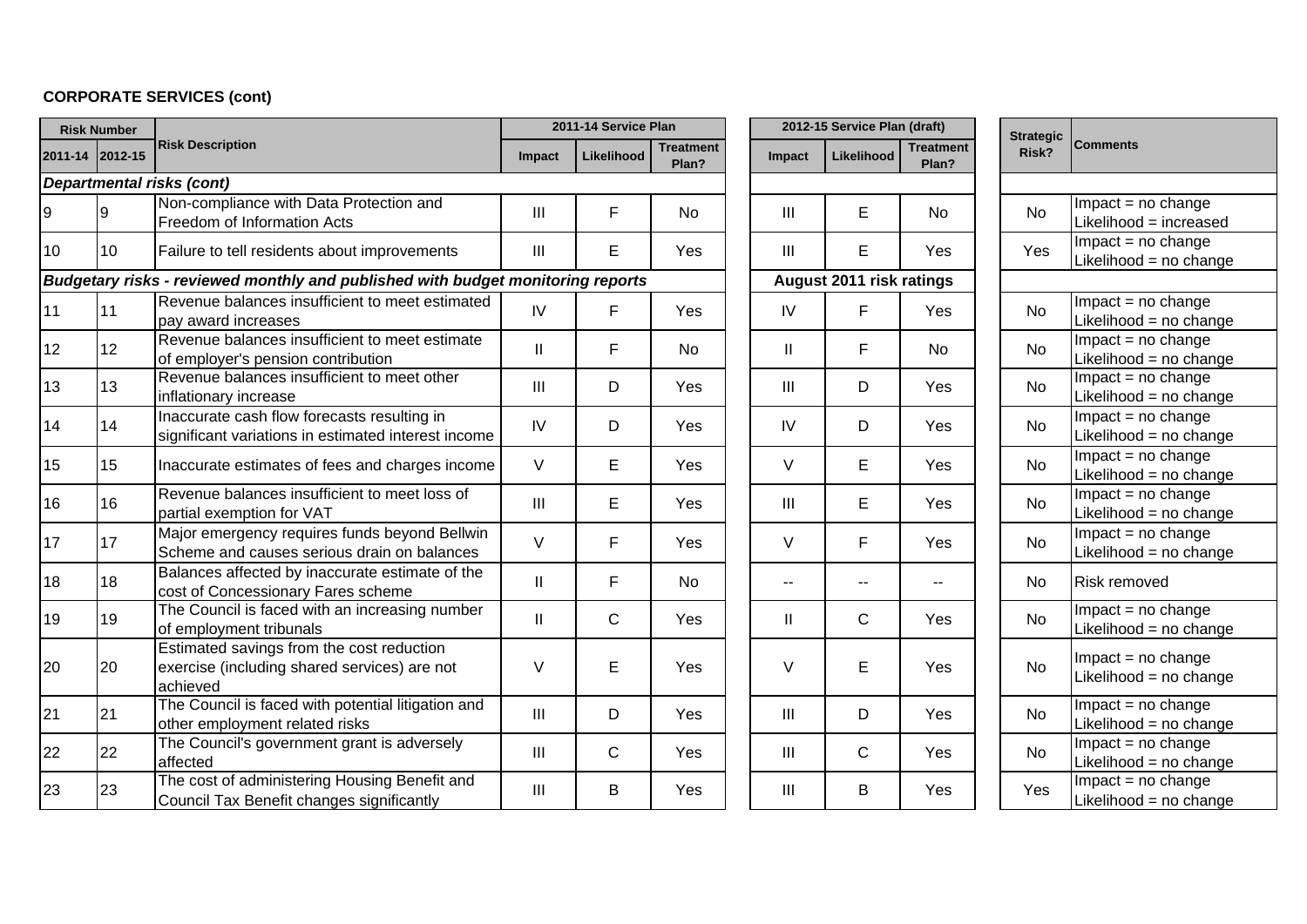# **FINANCE (SHARED SERVICES)**

|                 | <b>Risk Number</b> |                                                                                                                                      |           | 2011-14 Service Plan |                           |              | 2012-15 Service Plan (draft) |                           | <b>Strategic</b> |                                                |
|-----------------|--------------------|--------------------------------------------------------------------------------------------------------------------------------------|-----------|----------------------|---------------------------|--------------|------------------------------|---------------------------|------------------|------------------------------------------------|
| 2011-14 2012-15 |                    | <b>Risk Description</b>                                                                                                              | Impact    | Likelihood           | <b>Treatment</b><br>Plan? | Impact       | Likelihood                   | <b>Treatment</b><br>Plan? | Risk?            | <b>Comments</b>                                |
|                 |                    | Insufficient staff                                                                                                                   | IV        | D                    | Yes                       | IV           | D                            | Yes                       | <b>No</b>        | $Im$ pact = no change<br>Likelihood = no chan  |
| $\overline{2}$  |                    | Total failure of ICT systems                                                                                                         | IV        | D                    | Yes                       | IV           | D                            | Yes                       | <b>No</b>        | $Im$ pact = no change<br>Likelihood = no chan  |
| 3               |                    | Loss of accommodation                                                                                                                | <b>IV</b> | F                    | Yes                       | IV           | F                            | Yes                       | <b>No</b>        | $Im$ pact = no change<br>Likelihood = no chan  |
|                 |                    | <b>Fraudulent activity</b>                                                                                                           | $- -$     | $\sim$ $\sim$        |                           | <b>IV</b>    | D                            | Yes                       | No               | New risk                                       |
| $\overline{4}$  |                    | Mortgagors fail                                                                                                                      |           | F                    | <b>No</b>                 |              | F                            | <b>No</b>                 | <b>No</b>        | $Im$ pact = no change<br>Likelihood = no chan  |
| 5               | l6                 | Progress against audit recommendations is not<br>monitored, they are not implemented and internal<br>controls are therefore weakened |           | E                    | No.                       | IV           | E                            | Yes                       | <b>No</b>        | $Im$ pact = increased<br>Likelihood = increase |
| 6               |                    | Failure to renew banking services contract                                                                                           | Ш         | F                    | <b>No</b>                 | $\mathbf{I}$ | F                            | <b>No</b>                 | <b>No</b>        | $Im$ pact = no change<br>Likelihood = no chan  |
|                 |                    | Fail to close accounts on time                                                                                                       | IV        | F                    | Yes                       | IV           | F                            | Yes                       | <b>No</b>        | $Im$ pact = no change<br>Likelihood = no chan  |

| <b>Strategic</b><br>Risk? | <b>Comments</b>                                  |
|---------------------------|--------------------------------------------------|
| No                        | Impact = no change<br>Likelihood = no change     |
| N٥                        | $Impact = no change$<br>Likelihood = no change   |
| No                        | Impact = no change<br>Likelihood = no change     |
| N٥                        | New risk                                         |
| No                        | $Impact = no change$<br>Likelihood = no change   |
| Nο                        | Impact = increased<br>Likelihood = increased     |
| No                        | $Impact = no change$<br>Likelihood = $no$ change |
| N٥                        | $Impact = no change$<br>Likelihood = no change   |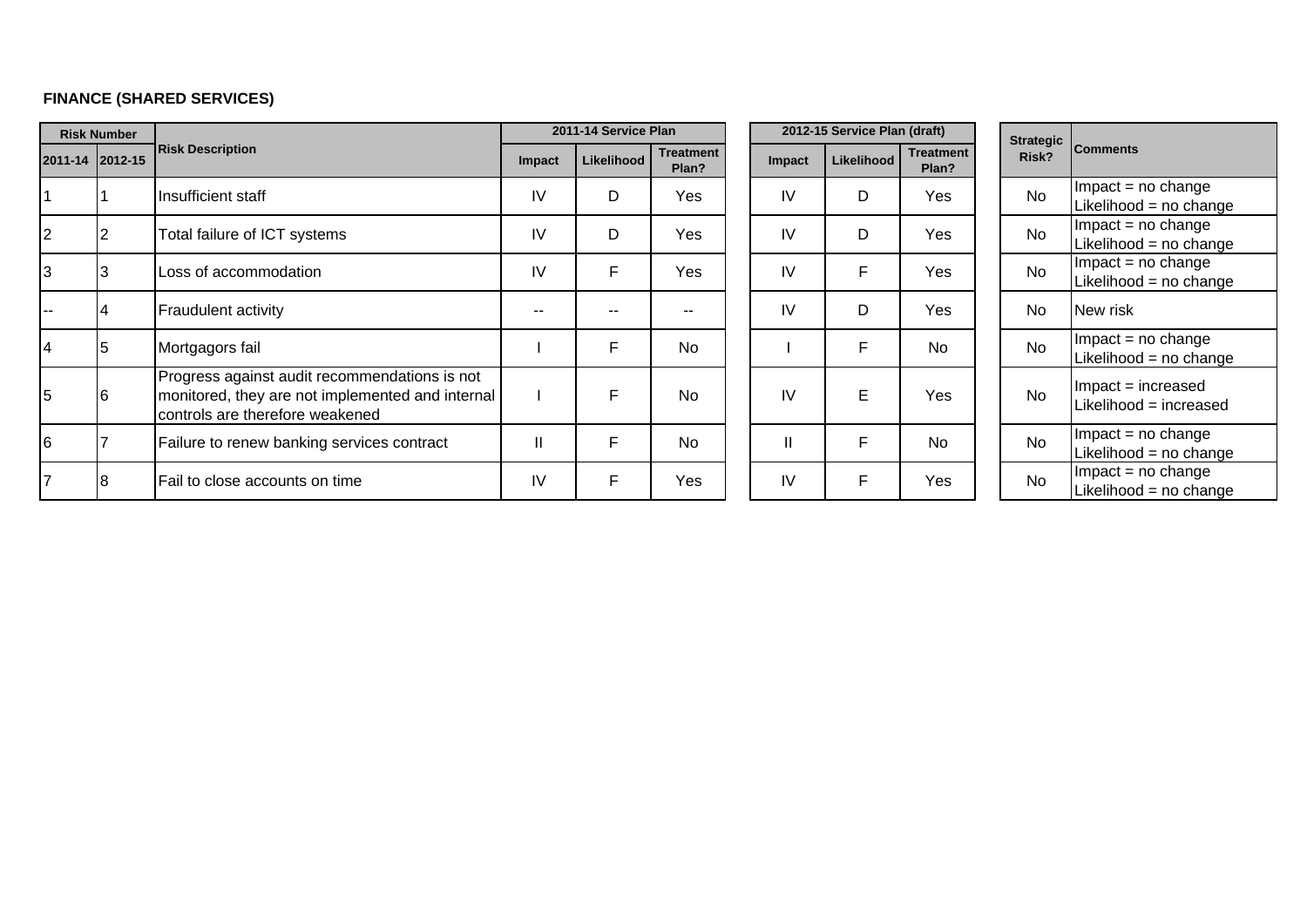## **HUMAN RESOURCES (SHARED SERVICES)**

| <b>Risk Number</b> |                 |                                                                                                                                                    | 2011-14 Service Plan |            |                           |                | 2012-15 Service Plan (draft) |                           | <b>Strategic</b> |                                              |
|--------------------|-----------------|----------------------------------------------------------------------------------------------------------------------------------------------------|----------------------|------------|---------------------------|----------------|------------------------------|---------------------------|------------------|----------------------------------------------|
|                    | 2011-14 2012-15 | <b>Risk Description</b>                                                                                                                            | Impact               | Likelihood | <b>Treatment</b><br>Plan? | Impact         | <b>Likelihood</b>            | <b>Treatment</b><br>Plan? | Risk?            | <b>Comments</b>                              |
|                    |                 | Insufficient staff                                                                                                                                 | III                  | E.         | Yes                       | Ш              | E                            | Yes                       | <b>No</b>        | $Impact = no change$<br>Likelihood = no chan |
|                    |                 | Total failure of ICT systems                                                                                                                       | Ш                    | E.         | Yes                       | $\mathbf{III}$ | E                            | <b>Yes</b>                | <b>No</b>        | $Impact = no change$<br>Likelihood = no chan |
|                    |                 | Loss of accommodation                                                                                                                              | Ш                    | E          | <b>No</b>                 | $\mathbf{II}$  | E                            | <b>No</b>                 | <b>No</b>        | $Impact = no change$<br>Likelihood = no chan |
|                    |                 | Fraudulent activity                                                                                                                                | --                   |            |                           | Ш              | F                            | <b>No</b>                 | No               | New risk                                     |
| 1                  | 15              | Change Management - Three Rivers pay not<br>aligned resulting in equal pay claims at TRDC                                                          | IV                   | D          | Yes                       | IV             | D                            | Yes                       | <b>No</b>        | $Impact = no change$<br>Likelihood = no chan |
| 2                  |                 | HRIS failure or similar civil disaster resulting in<br>inability to utilise HRIS system                                                            | III                  | E.         | Yes                       | III            | E                            | Yes                       | <b>No</b>        | $Impact = no change$<br>Likelihood = no chan |
| 3                  |                 | Difficulty in recruiting key staff with necessary<br>skills/experience                                                                             | III                  | E          | Yes                       | III            | E.                           | Yes                       | <b>No</b>        | $Impact = no change$<br>Likelihood = no chan |
|                    |                 | Legislation - Failure to deliver on existing or<br>future employment legislation                                                                   | III                  | F          | <b>No</b>                 | III            | F                            | <b>No</b>                 | No               | $Impact = no change$<br>Likelihood = no chan |
| 5                  |                 | Employment - Assault or injury to member of staff<br>in the office, on-site or during a home visit, home<br>working or 1:1 meetings with customers | III                  | F          | <b>No</b>                 | III            | F                            | <b>No</b>                 | <b>No</b>        | $Impact = no change$<br>Likelihood = no chan |
| 6                  | 10 <sup>°</sup> | Physical loss of paper files on a large scale due<br>to flodd/fire or other catastrophic event in the<br>Town Hall accommodation                   | III                  | F          | <b>No</b>                 | III            | F                            | <b>No</b>                 | <b>No</b>        | $Impact = no change$<br>Likelihood = no chan |
|                    | 11              | Employment - Strike/Dispute nationally                                                                                                             | IV                   | E          | Yes                       | IV             | E                            | Yes                       | <b>No</b>        | $Impact = no change$<br>Likelihood = no chan |

| <b>Strategic</b><br>Risk? | <b>Comments</b>          |
|---------------------------|--------------------------|
| Nο                        | $Impact = no change$     |
|                           | Likelihood = $no$ change |
| N٥                        | $Impact = no change$     |
|                           | Likelihood = no change   |
| N٥                        | $Impact = no change$     |
|                           | Likelihood = no change   |
| Nο                        | New risk                 |
| N٥                        | $Impact = no change$     |
|                           | Likelihood = no change   |
| N٥                        | $Impact = no change$     |
|                           | Likelihood = no change   |
| Nο                        | $Impact = no change$     |
|                           | Likelihood = no change   |
| Nο                        | $Impact = no change$     |
|                           | Likelihood = no change   |
|                           | $Impact = no change$     |
| N٥                        | Likelihood = no change   |
|                           |                          |
|                           | $Impact = no change$     |
| N٥                        | Likelihood = no change   |
|                           |                          |
| N٥                        | $Impact = no change$     |
|                           | Likelihood = no change   |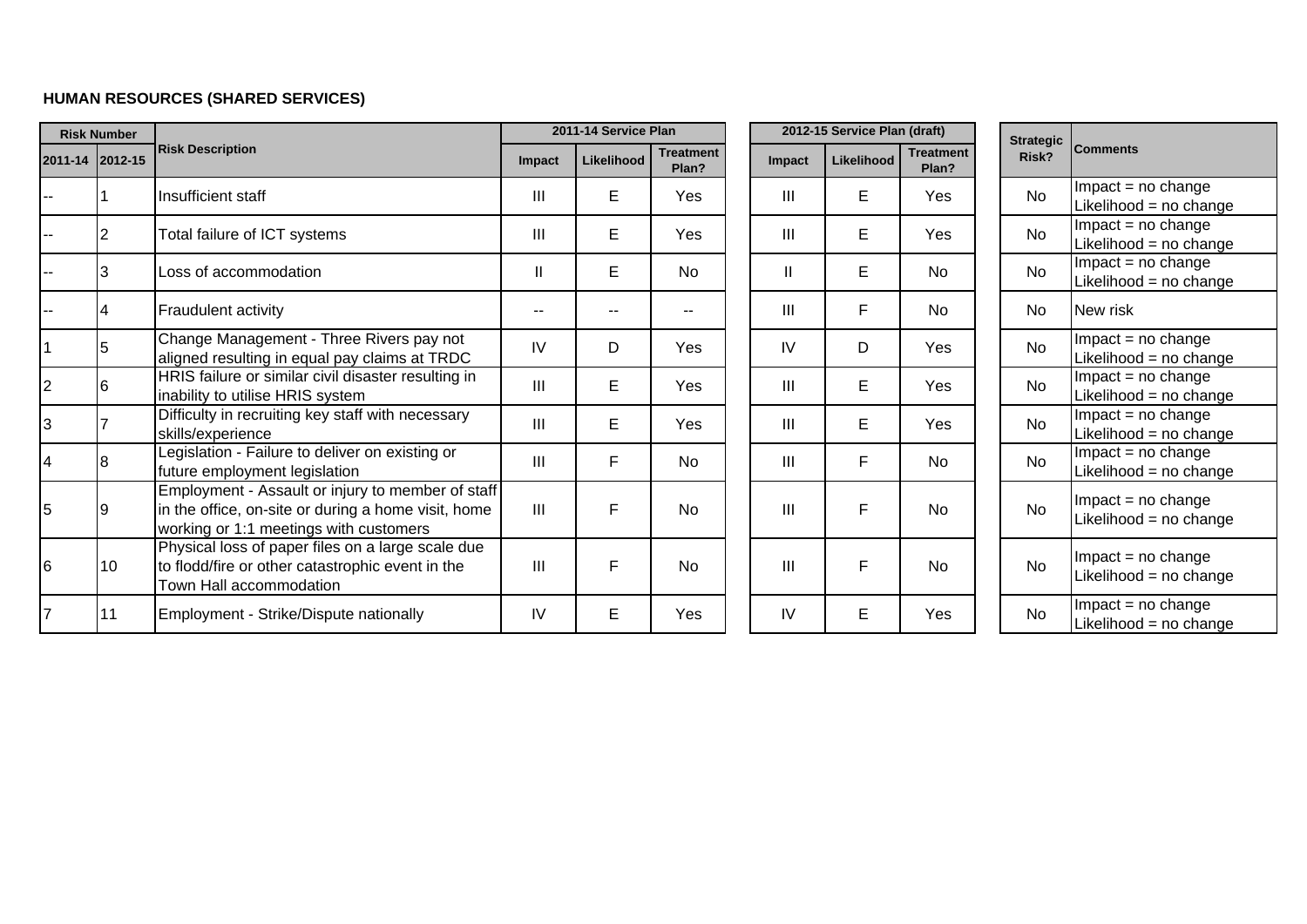# **ICT (SHARED SERVICES)**

| <b>Risk Number</b> |                 |                                                                                      | 2011-14 Service Plan |             |                           | 2012-15 Service Plan (draft) |              |                           |  | <b>Strategic</b> |                                                   |
|--------------------|-----------------|--------------------------------------------------------------------------------------|----------------------|-------------|---------------------------|------------------------------|--------------|---------------------------|--|------------------|---------------------------------------------------|
| 2011-14            | 2012-15         | <b>Risk Description</b>                                                              |                      | Likelihood  | <b>Treatment</b><br>Plan? | Impact                       | Likelihood   | <b>Treatment</b><br>Plan? |  | Risk?            | <b>Comments</b>                                   |
| $\overline{c}$     |                 | Insufficient staff                                                                   | Ш                    | D           | Yes                       | Ш                            | D            | Yes                       |  | <b>No</b>        | $Im$ pact = no change<br>Likelihood = $no$ change |
| 3                  | $\overline{2}$  | Total failure of ICT systems                                                         | Ш                    | D           | No.                       | III                          | E            | No                        |  | <b>No</b>        | Impact = decreased<br>Likelihood = decreased      |
| $\mathbf 1$        | 3               | Loss of accommodation                                                                | Ш                    | F           | Yes                       | IV                           | F            | Yes                       |  | <b>No</b>        | $Im$ pact = increased<br>Likelihood = no change   |
|                    | 4               | <b>Fraudulent activity</b>                                                           | --                   | --          | $\sim$ $\sim$             | $\mathbf{I}$                 | E            | <b>No</b>                 |  | No               | New risk                                          |
| $\overline{4}$     | 15              | Failure to deliver the ICT Capital Programme                                         | Ш                    | C           | Yes                       | III                          | D            | Yes                       |  | <b>No</b>        | Impact = no change<br>Likelihood = decreased      |
| 5                  | 6               | Loss of portable storage device containing<br>sensitive data                         | Ш                    | D           | Yes                       | III                          | D            | Yes                       |  | <b>No</b>        | $Impact = no change$<br>Likelihood = no change    |
| $6\phantom{.}6$    |                 | Virus introduced to the network via storage<br>device                                | Ш                    | F           | <b>No</b>                 | III                          | F            | No                        |  | <b>No</b>        | Impact = increased<br>Likelihood = no change      |
| 8                  | l8              | Software being removed from the corporate<br>network                                 | $\mathsf{I}$         | E           | <b>No</b>                 | $\mathbf{I}$                 | E            | <b>No</b>                 |  | <b>No</b>        | $Im$ pact = no change<br>Likelihood = no change   |
| 9                  | 19              | Disaster in Computer Centre                                                          | V                    | E           | Yes                       | V                            | Е            | Yes                       |  | <b>No</b>        | $Im$ pact = no change<br>Likelihood = no change   |
| 10                 | 10              | Power Outage longer than 1 hour                                                      | Ш                    | $\mathsf C$ | Yes                       | Ш                            | $\mathsf{C}$ | Yes                       |  | <b>No</b>        | Impact = no change<br>Likelihood = no change      |
| 11                 | 11              | Slow / unreliable network communication<br>between TRDC and WBC                      | V                    | E           | Yes                       | IV                           | E            | Yes                       |  | <b>No</b>        | Impact = decreased<br>Likelihood = no change      |
| --                 | 12 <sup>2</sup> | Insufficient handover between internal SSICT &<br>any potential outsourcing provider | --                   | --          | $-$                       | IV                           | $\mathsf{C}$ | Yes                       |  | <b>No</b>        | New risk                                          |
|                    | 13              | Failure to deliver infrastructure priority roadmap<br>and subsequent remedial work.  |                      |             |                           | IV                           | D            | Yes                       |  | <b>No</b>        | New risk                                          |